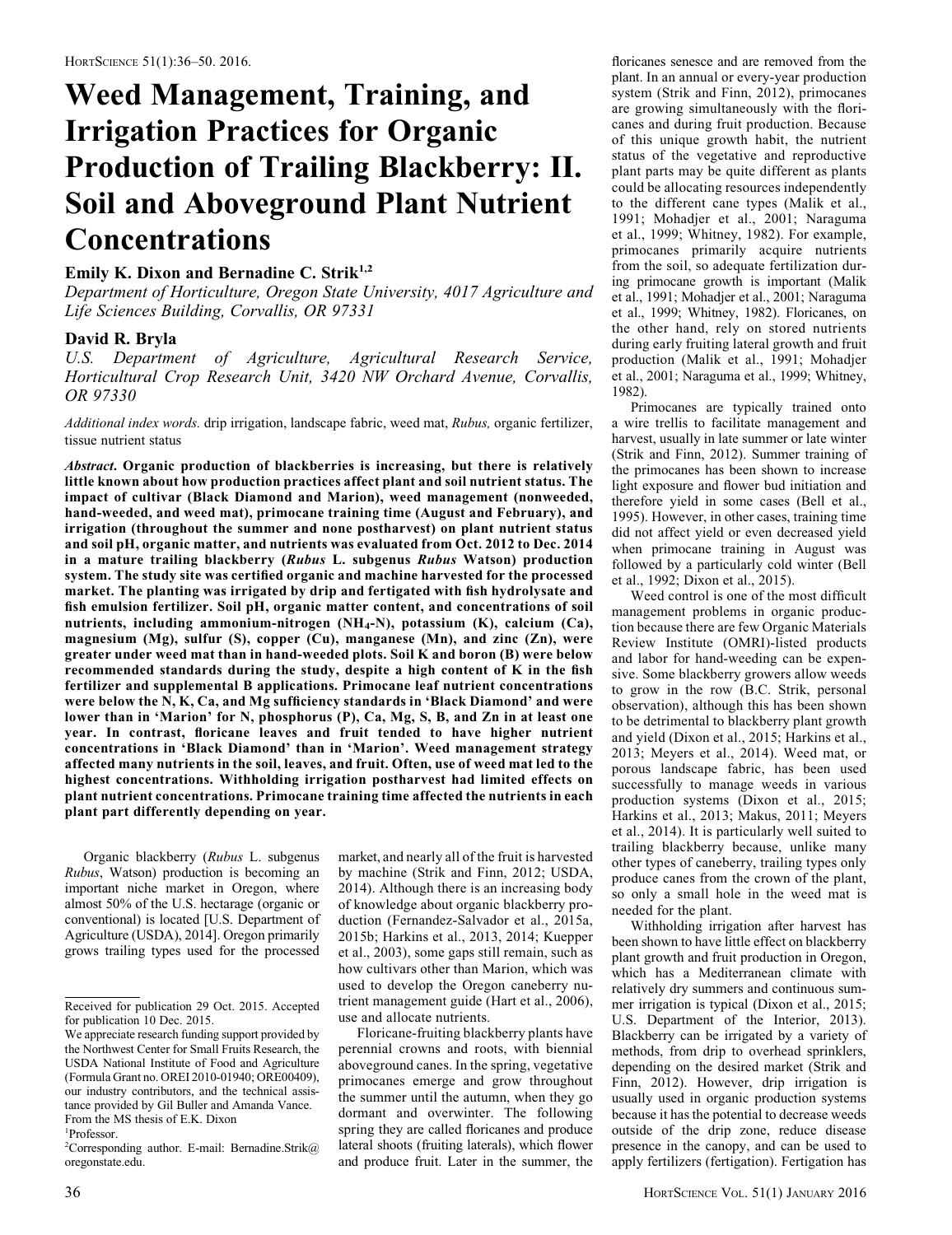been used effectively with OMRI-listed materials in blackberry (Dixon et al., 2015; Fernandez-Salvador et al., 2015a; Harkins et al., 2013).

Soil in the Willamette Valley, where most Oregon blackberries are grown, tends to be sufficient in P, but N, K, and B frequently need to be applied to sustain good growth (Hart et al., 2006). Organic fertilizers are often applied for a certain N rate [55 to 80 kg·ha<sup>-1</sup> for mature blackberry (Hart et al., 2006)], but unlike many conventional fertilizers, they contain varying levels of other macro- and micronutrients. The effect of organic fertilizers on blackberry growth and soil properties was studied by Harkins et al. (2013) during establishment and by Fernandez-Salvador et al. (2015a, 2015b), although effects over a longer time period and combined with other management practices are still unknown.

The objective of this study was to evaluate several production practices (cultivar, weed management, training time, and irrigation) for their effect on the nutrient status of primocane and fruiting lateral leaves, and fruit as well as on soil pH, organic matter, and nutrients in a mature, organic planting of trailing blackberry. The planting was machine harvested for the processed market. Marion and Black Diamond were the cultivars used, along with nonweeded, hand-weeded, and weed mat management strategies, August and February primocane training times, and two irrigation strategies (continuous summer irrigation and no irrigation after fruit harvest).

#### Materials and Methods

*Study site.* The study was conducted at the North Willamette Research and Extension Center in Aurora, OR [lat.  $45^{\circ}16'47''N$ , long. 122°45'23" W; USDA plant hardiness zone 8b (U.S. Department of the Interior, 2013); elevation 56 m] in 2013 and 2014. The soil type at the site is mapped as a Willamette silt loam (fine-silty, mixed, superactive mesic Pachic Ultic Argixeroll). The field was planted with tissue-cultured plugs in 2010 and was certified organic by Oregon Tilth (Corvallis, OR), a USDA accredited agency, in 2012 during the first year of fruit production. When the planting was approaching maturity in Autumn 2012, the soil pH was 5.7 and contained 2.8% organic matter,  $0.8$  ppm nitrate-N (NO<sub>3</sub>-N), 2.8 ppm ammonium-N (NH<sub>4</sub>-N), 419 ppm P (Bray II), and 234 ppm K. See Harkins et al. (2013, 2014) for detailed information on site preparation and establishment and Dixon et al. (2015) for details on production once the planting matured.

Experimental design. Four management treatments were included in this study: cultivar (Marion and Black Diamond), irrigation (postharvest and no postharvest), weed management [nonweeded, hand-weeded, and weed mat (a porous, polyethylene groundcover)], and primocane training time (August and February). Treatments were arranged in a split-split-split plot design with five replicates. The main plot factor was cultivar with one row each of Marion and Black Diamond per replicate. The rows were spaced 3 m apart and split into the two irrigation treatments as subplots, which were further divided into sub-subplots of the weed management and training time combinations. The sub-subplots consisted of four plants spaced 1.5 m apart within the row and were separated from adjacent plots by 3.0 m to allow for clearing of the machine harvester. The in-row and between-row plant spacing was equivalent to a planting density of 2222 plants/ha. Four border plants at the end of each row and a border row on each side completed the planting.

Weed management. In nonweeded plots, weeds were allowed to grow after the first year (2010) and were cut to soil level just before machine harvest (early July) to avoid any interference with the catcher plates; the cut weeds were left in the row. In hand-weeded plots, weeds were removed by hand hoeing on several dates through each growing season. The weed mat treatment plots were covered in a 1.4-m-wide strip of black, woven, polyethylene groundcover (TenCate Protective Fabrics; OBC Northwest Inc., Canby, OR), which was centered on the row and secured using 0.1-m-long nails. According to the manufacturer, the weed mat had a density of 0.11 kg $\cdot$ m<sup>-2</sup> and a water flow rate of 6.8 L·h–1 per m<sup>2</sup> . Weeds were removed from the planting hole area and from the seams in the weed mat as required. More information on weed management strategies is provided in Dixon et al. (2015).

Irrigation. Each treatment was irrigated with a single lateral of drip tubing (UNIRAM; Netafim USA, Fresno, CA). The tubing had pressure-compensating emitters (1.9 L·h–1 in-line) spaced every 0.6 m and was placed along the ground at the base of the plants under the weed mat, or was attached to a third wire on the steel trellis posts (located  $\approx 0.3$  m above the ground) in the nonweeded and the hand-weeded plots. The cultivar, irrigation, and weed management treatment combinations were irrigated independently using a manifold with electric solenoid valves and an automatic timer.

Irrigation was scheduled weekly based on estimates of crop evapotranspiration but was adjusted as needed each week to maintain similar leaf water potentials among treatments (Dixon et al., 2015). Irrigation was applied from 9 May to 8 Oct. 2012, 17 May to 27 Sept. 2013, and 28 May to 23 Sept. 2014 in the postharvest irrigation treatment. In the no postharvest irrigation treatment, irrigation was initiated on the same dates but was withheld after the last fruit harvest on 30 July 2012, 19 July 2013, and 15 July 2014. These nonirrigated plots received no effective water after harvest until the rainy season began on 12 Oct. 2012, 21 Sept. 2013, and 23 Sept. 2014.

Fertilization. An OMRI-approved fish hydrolysate and fish emulsion blend were diluted 1:3 (v/v) with water and applied through the drip system using a combination of a water-driven pump fertilizer injector (Mix-Rite 571 CW; DEMA, St. Louis, MO) and an electric, low-volume chemigation pump system (Insectigator III; Agri-Inject, Inc., Yuma, CO). Although only one injector was needed, the electric pump was installed to reduce injection time  $(\approx 1.5$  h per application compared with  $\approx 4.5$  h per application with the water-driven pump). The fertilizer was split into eight equal applications (about every 2 weeks from 5 Apr. to 12 July 2013 and 19 Mar. to 25 June 2014) and applied at a total rate of 90 kg $\cdot$ ha<sup>-1</sup> N per year (based on percentage of N as stated on the label). Converted Organics 421 (4N–2P–1K; Converted Organics of California LLC, Gonzales, CA) was used for the first four applications in 2013, and True Organics 512 (5N–0.4P–1.7K; True Organic Products Inc., Spreckels, CA) was used for the last four applications in 2013 and all applications in 2014. Irrigation was run for 30 min before injection to fully pressurize the system to 303.4 kPa and run for 2 h after injection to flush the drip lines. The fertilizers applied were analyzed for total nutrient content (Brookside Laboratories, New Bremen, OH), and the rate of all macro- and micronutrients applied was calculated (Table 1).

Additional granular fertilizers were applied in 2013 and 2014, based on results from

Table 1. Total nutrients applied to mature organic trailing blackberry plants during two growing seasons  $(2013-14)$ .

|                            |    |    |    | Macronutrients $(kg \cdot ha^{-1})$ |                          |       |       | Micronutrients $(g \cdot ha^{-1})$ |    |    |
|----------------------------|----|----|----|-------------------------------------|--------------------------|-------|-------|------------------------------------|----|----|
| Fertilizer <sup>zy</sup>   | N  | P  | K  | Ca                                  | Mg                       | Na    | B     | Cu                                 | Mn | Zn |
| 2013                       |    |    |    |                                     |                          |       |       |                                    |    |    |
| Converted Organics $4-2-1$ | 31 | 15 | 18 | 2                                   | $\overline{4}$           | $<$ 1 | 9     |                                    | 24 | 61 |
| True Organics $5-1-2$      | 42 | 9  | 13 | $<$ 1                               | 3                        | 32    | 8     | 2                                  | 17 | 50 |
| Solubor                    |    |    |    |                                     |                          |       | 2.200 |                                    |    |    |
| Pro-Pell-It lime           |    |    |    | 762                                 |                          |       |       |                                    |    |    |
| Pro-Pell-It dolomite       |    |    |    | 112                                 | 58                       |       |       |                                    |    |    |
| 2014                       |    |    |    |                                     |                          |       |       |                                    |    |    |
| True Organics 5-1-2        | 90 | 10 | 40 | $<$ 1                               | $\mathfrak{D}_{1}^{(1)}$ | 28    | 10    | 2                                  | 25 | 32 |
| Solubor                    |    |    |    |                                     |                          |       | 2,200 |                                    |    |    |
| Nu-Cop 50                  |    |    |    |                                     |                          |       |       | 4.400                              |    |    |

z Analyzed by Brookside Laboratories, Inc. (New Bremen, OH). Values for Solubor, Pro-Pell-It lime and dolomite, and Nu-Cop 50 were obtained from the product label.

The two products were fish derivatives mixed 1:3  $(v/v)$  with water before application by fertigation through the drip system and were injected in four equal applications at a rate of 90 kg·ha<sup>-1</sup> total N (based on percentage of N as stated on the label) per year.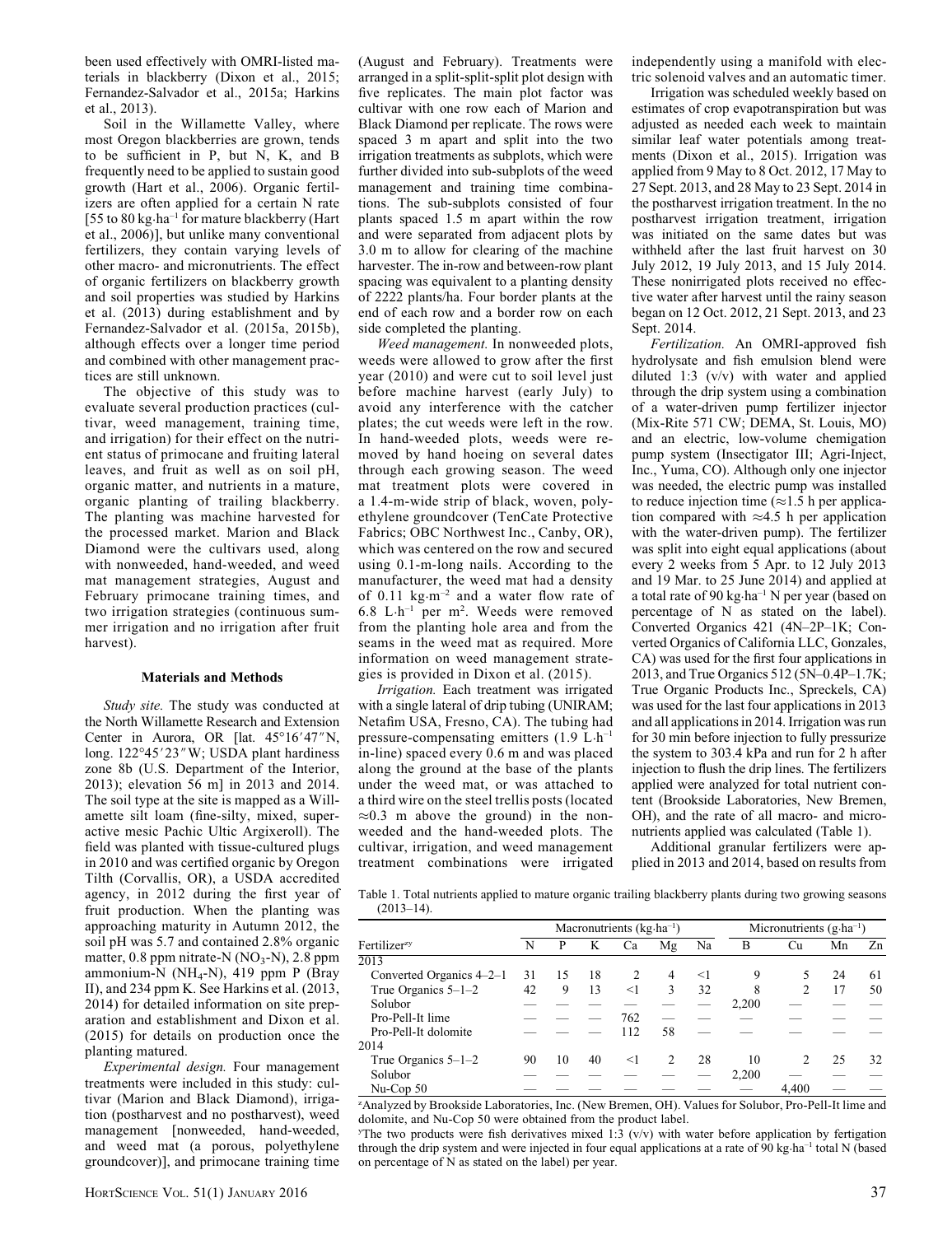|                                                                                                                   |                                  |                    |                |                           |                                                                                            |                                           |                                                             |                                                         |                                                               | Macronutrients (ppm)                                                         |                                    |                         |                                     |                                         |                         |
|-------------------------------------------------------------------------------------------------------------------|----------------------------------|--------------------|----------------|---------------------------|--------------------------------------------------------------------------------------------|-------------------------------------------|-------------------------------------------------------------|---------------------------------------------------------|---------------------------------------------------------------|------------------------------------------------------------------------------|------------------------------------|-------------------------|-------------------------------------|-----------------------------------------|-------------------------|
|                                                                                                                   |                                  | pH(1:1 soil:water) |                | OM (%)                    |                                                                                            | ğ                                         |                                                             | NН,                                                     |                                                               | $\sim$                                                                       | ⊻                                  |                         | ී                                   | Mg                                      | S                       |
| Treatment                                                                                                         |                                  | Hand-              | Weed           |                           |                                                                                            |                                           |                                                             | Hand-                                                   | Weed                                                          |                                                                              |                                    |                         | Weed<br>Hand-                       |                                         |                         |
| Year $(Y)$<br>2012                                                                                                | Nonweeded<br>5.6 cd <sup>x</sup> | weeded             | 5.7 bcd<br>mat | 2.8 <sub>b</sub>          |                                                                                            |                                           | Nonweeded<br>3 de                                           | weeded                                                  | $_{\rm mat}$                                                  |                                                                              |                                    | Nonweeded<br>988 cd     | 1000 bcd<br>mat<br>weeded<br>971 d  | $\tilde{\epsilon}$                      |                         |
| 2013                                                                                                              | 5.7cd                            | 5.6 d<br>5.6 d     | $6.0$ ab       | 2.8 <sub>b</sub>          |                                                                                            | $0.7a$<br>$0.8b$<br>$0.8c$                | 11b                                                         | $\begin{smallmatrix} 3 & 6 \\ 10 & 6 \end{smallmatrix}$ | $\begin{array}{c}\n3 \text{ de } \\ 7 \text{ o}\n\end{array}$ | $\frac{419}{376}$ b<br>376 b                                                 | $234$ ab<br>$222$ a<br>$252$ a     |                         | $,066$ bcd                          | 138                                     | 278                     |
| 2014                                                                                                              | 5.9 abc                          | 5.6 cd             | 6.1 a          | 3.2a                      |                                                                                            |                                           | 5 od                                                        | 5 cde                                                   |                                                               |                                                                              |                                    | $1,241$ bc<br>$1,258$ b | 1628 a<br>1572 a<br>1,095 bcd       | 165                                     |                         |
| Cultivar <sub>(C)</sub>                                                                                           |                                  |                    |                |                           |                                                                                            |                                           |                                                             |                                                         |                                                               |                                                                              |                                    |                         |                                     |                                         |                         |
| Black Diamond (B. Dia.)                                                                                           |                                  | 5.8                |                | 3.0                       |                                                                                            | $\frac{0}{1.0}$                           |                                                             | $\sim$ 0                                                |                                                               | 354                                                                          | $246a$<br>$226b$                   |                         | 1,219<br>1,185                      | $149$<br>140                            | $\overline{17}$         |
| Marion                                                                                                            |                                  | Hand-<br>5.8       | Weed           | 2.9                       |                                                                                            | Hand-                                     | Weed                                                        |                                                         |                                                               |                                                                              |                                    |                         |                                     |                                         |                         |
| Irrigation (I)                                                                                                    | Nonweeded                        | weeded             | mat            |                           | reeded<br>Nonw                                                                             | weeded                                    |                                                             |                                                         |                                                               |                                                                              |                                    |                         |                                     |                                         |                         |
| Postharvest (+Irrig.)                                                                                             |                                  | 5.6 c              | 6.1 a          | 2.9                       | $\frac{6}{3}$                                                                              |                                           | mat<br>0.9 bc<br>1.2 ab<br>Feb.<br>1.2 a<br>0.8 b<br>1.0 ab |                                                         |                                                               | 350                                                                          | 230 b                              |                         |                                     | 149                                     | ದ<br>$\overline{8}$     |
| No postharvest (-Irrig.)                                                                                          | 5.7 bc<br>5.7 bc                 | 5.6 c              | 5.8 b          | 2.9                       | $\frac{8}{2}$ $\frac{1}{2}$ $\frac{1}{2}$ $\frac{1}{2}$ $\frac{1}{2}$ $\frac{1}{2}$<br>1.3 | 0.8c                                      |                                                             |                                                         |                                                               | 354                                                                          | $\boldsymbol{\mathfrak{a}}$<br>242 |                         | $\frac{1,215}{3,189}$               | 141                                     | 16 <sub>b</sub>         |
| Weed management (W)                                                                                               |                                  |                    |                |                           | $\tilde{\mathcal{L}}$                                                                      |                                           |                                                             |                                                         |                                                               |                                                                              |                                    |                         |                                     | $-Imig$<br>$+I$ mig.                    |                         |
| Nonweeded                                                                                                         |                                  | 5.7 <sub>b</sub>   |                |                           | $\ddot{\circ}$                                                                             |                                           |                                                             |                                                         |                                                               |                                                                              | 233 b                              |                         |                                     | $139$ bc<br>$137$ bc                    | 16b                     |
| Hand-weeded                                                                                                       |                                  | 5.6 b              |                | $2.9b$<br>$2.9b$          |                                                                                            |                                           |                                                             |                                                         |                                                               |                                                                              |                                    |                         |                                     | 130c                                    |                         |
| Weed mat                                                                                                          |                                  | 6.0a               |                | 3.0a                      | $\frac{0.9}{1.0}$                                                                          |                                           |                                                             |                                                         |                                                               | 347<br>347<br>367                                                            | $211c$<br>$264a$                   |                         | $1,162$ b<br>$1,044$ c<br>$1,400$ a | $130c$<br>$153b$<br>179 a               | $\frac{166}{18}$ a      |
| August (Aug.)<br>Training (T                                                                                      |                                  |                    |                | +Irrig. -Irrig.<br>3.0a   | $+1$ rrig.<br>0.9 b<br>0.8 b                                                               |                                           | $\frac{-1}{1.3}$<br>$\frac{1}{3}$<br>$\frac{3}{4}$          |                                                         |                                                               | $\frac{1}{3}$<br>$\frac{3}{3}$<br>$\frac{1}{9}$<br>$\frac{1}{a}$<br>$+I$ mg. |                                    |                         |                                     |                                         |                         |
| February (Feb.)                                                                                                   |                                  | 5.8 a<br>5.7 b     |                | $2.8b$<br>$3.0a$<br>2.9ab |                                                                                            |                                           |                                                             | $\frac{7}{6}$                                           |                                                               | 353 ab<br>348 ab                                                             | 235                                |                         | 222                                 | $\frac{151}{138}$ b                     | $\frac{16}{18}$ a       |
| Significance <sup>y</sup>                                                                                         |                                  |                    |                |                           |                                                                                            |                                           |                                                             |                                                         |                                                               |                                                                              |                                    |                         |                                     |                                         |                         |
|                                                                                                                   |                                  | XS                 |                | 0.0234                    |                                                                                            | 0.0177                                    |                                                             | 0.0035                                                  |                                                               |                                                                              | 0.025<br>0.038                     |                         | 0.0405                              | <b>S</b> N                              | S X                     |
|                                                                                                                   |                                  | $_{\rm NS}$        |                | XS.                       |                                                                                            | $\begin{array}{c}\n 0.0193\n \end{array}$ |                                                             | $\mathbb{R}$                                            |                                                               |                                                                              |                                    |                         | E g                                 |                                         |                         |
|                                                                                                                   |                                  | XS                 |                | SN                        |                                                                                            |                                           |                                                             | $_{\rm NS}$                                             |                                                               |                                                                              | 0.025                              |                         |                                     | $\mathbf{S}$                            | 0.0125                  |
|                                                                                                                   |                                  | 0.0001             |                | 0.0013                    |                                                                                            | 0.0033                                    |                                                             | 0.0001                                                  |                                                               |                                                                              | 0.0001                             |                         | 00001                               |                                         | 0.0004                  |
|                                                                                                                   |                                  | 0.0303             |                | Σ                         |                                                                                            | $_{\rm NS}$                               |                                                             | $\mathbb{R}$                                            |                                                               |                                                                              | XS                                 |                         | XS                                  | $-0.0001$<br>0.0015                     |                         |
| $Y \times C$                                                                                                      |                                  | XS                 |                | SN                        |                                                                                            | E E E                                     |                                                             | gN                                                      |                                                               |                                                                              | XS                                 |                         | $\mathbf{S}$                        | $\begin{array}{c} 25 \\ 25 \end{array}$ |                         |
| ${\rm Y} \times {\rm I}$                                                                                          |                                  | $_{\rm NS}$        |                | ΧS                        |                                                                                            |                                           |                                                             | $_{\rm NS}$                                             |                                                               |                                                                              | χX                                 |                         | $\frac{100001}{2}$                  |                                         |                         |
| $\mathbf{Y}\times\mathbf{W}$<br>$\mathbf{Y}\times\mathbf{T}$                                                      |                                  | 0.0099             |                | Ş                         |                                                                                            |                                           |                                                             | 0.0237                                                  |                                                               | $\begin{array}{l} 0.0002 \\ 0.825 \\ 2.0275 \\ 0.0275 \\ \end{array}$        | $_{\rm NS}$                        |                         |                                     |                                         | 222222                  |
|                                                                                                                   |                                  | <b>NS</b>          |                | SN                        |                                                                                            |                                           |                                                             | χg                                                      |                                                               |                                                                              | ΧS                                 |                         | $\mathbf{\tilde{g}}$                |                                         |                         |
| $\overline{C} \times \overline{I}$                                                                                |                                  | XS                 |                | $\mathbf{\tilde{S}}$      |                                                                                            | <b>2222</b>                               |                                                             | SN                                                      |                                                               |                                                                              | $_{\rm NS}$                        |                         | χg                                  | $225$                                   |                         |
| $\mathbb{C}\times\mathbb{W}$                                                                                      |                                  | XS                 |                | $\mathbf{S}$              |                                                                                            |                                           |                                                             | S                                                       |                                                               |                                                                              | XS                                 |                         | SN                                  |                                         |                         |
| $C \times T$                                                                                                      |                                  | $_{\rm NS}$        |                | ΧS.                       |                                                                                            |                                           |                                                             | <b>S</b>                                                |                                                               | $\overline{S}$                                                               | $_{\rm NS}$                        |                         | <b>S</b>                            | 0.0041                                  | $\overline{\mathbf{S}}$ |
| $1\times W$                                                                                                       |                                  | 0.0425             |                | XS.                       |                                                                                            | 0.0379                                    |                                                             |                                                         |                                                               | XS                                                                           |                                    |                         |                                     |                                         | 0.0463                  |
| $I \times T$                                                                                                      |                                  | SN                 |                | 0.0001                    |                                                                                            | $0.0002$<br>$0.026$                       |                                                             | E E E                                                   |                                                               | 0.0069                                                                       | E E E                              |                         | E E E                               | <b>S</b> S                              | XS                      |
| $W\times T^w$                                                                                                     |                                  | χX                 |                | SN                        |                                                                                            |                                           |                                                             |                                                         |                                                               | $\mathbf{S}$                                                                 |                                    |                         |                                     |                                         | 0.0133                  |
| "Samples were collected from the top 30 cm of soil in Oct. 2012-14.                                               |                                  |                    |                |                           |                                                                                            |                                           |                                                             |                                                         |                                                               |                                                                              |                                    |                         |                                     |                                         |                         |
| $y_{NS}$ = nonsignificant; $P$ values provided for significant factors.                                           |                                  |                    |                |                           |                                                                                            |                                           |                                                             |                                                         |                                                               |                                                                              |                                    |                         |                                     |                                         |                         |
| "Means followed by the same letter within a column or interaction are not significantly different ( $P > 0.05$ ). |                                  |                    |                |                           |                                                                                            |                                           |                                                             |                                                         |                                                               |                                                                              |                                    |                         |                                     |                                         |                         |
| "All other higher order interactions are mentioned in the text or were nonsignificant and are not shown.          |                                  |                    |                |                           |                                                                                            |                                           |                                                             |                                                         |                                                               |                                                                              |                                    |                         |                                     |                                         |                         |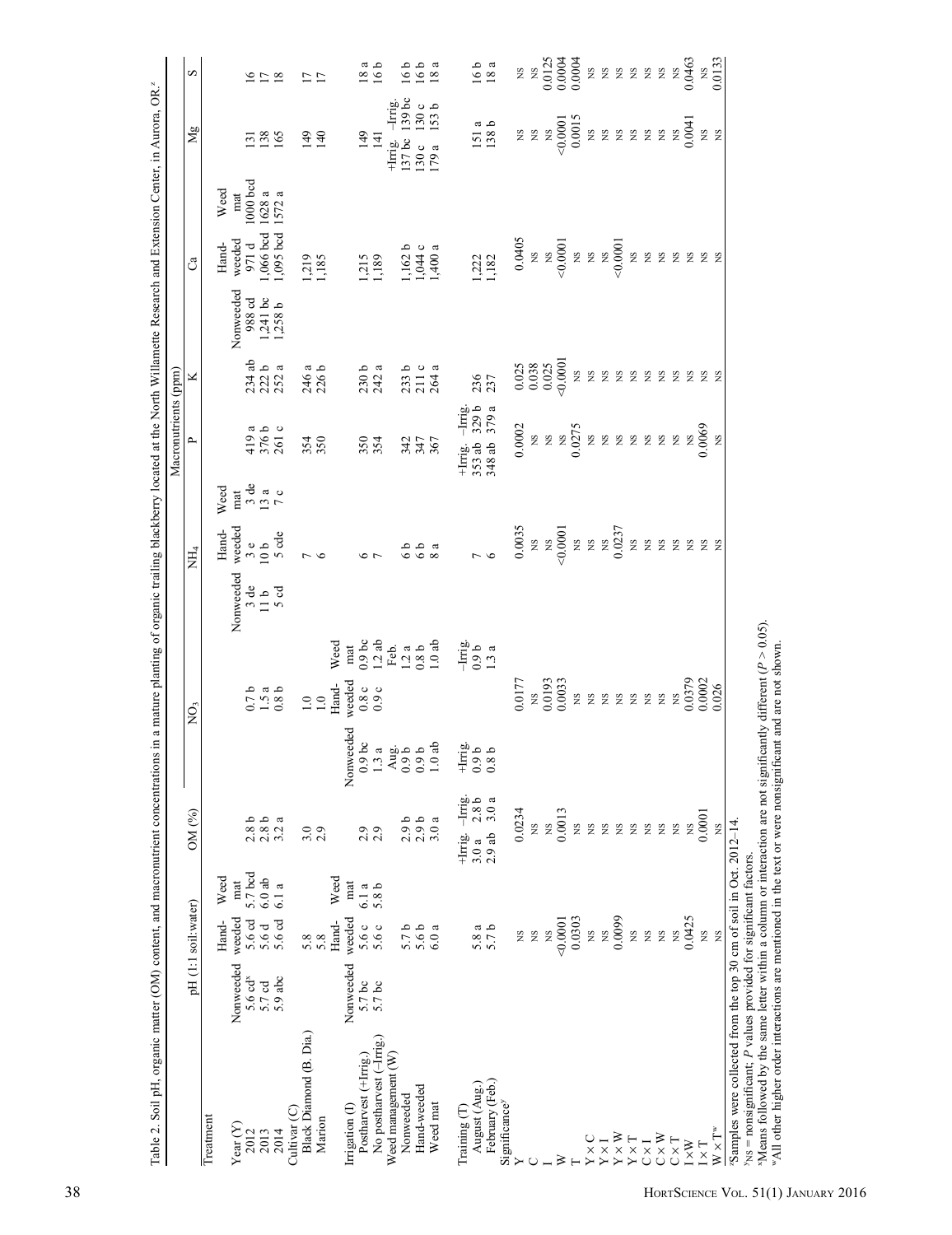

Fig. 1. Soil concentrations of (A) potassium, (B) sulfur, and (C) zinc in a mature planting of organic trailing blackberry located at the North Willamette Research and Extension Center in Aurora, OR. Potassium was significantly affected by a three-way interaction among cultivar, irrigation, and trailing time ( $P = 0.0031$ ). Sulfur was significantly affected by a three-way interaction among irrigation, weed management, and training ( $P = 0.0213$ ). Zinc was significantly affected by a three-way interaction among cultivar, irrigation, and weed management ( $P = 0.0086$ ). Each bar represents the mean ( $\pm 1$  sE) of 3 years. Bars with the same letter within a given interaction are not significantly different ( $P > 0.05$ ).

soil and primocane leaf tissue analyses. They included Pro-Pell-It lime and dolomite (Marion Ag Service Inc., Aurora, OR), which was applied in 2013 to increase soil pH, and solubor (U.S. Borax Inc., Valencia, CA), which was applied both years to increase the concentration of B in the plants. The fertilizer was broadcast over the weed mat. Lime sulfur (Or-Cal Inc., Junction City, OR) was also applied to plants in the spring of both years to control for septoria leaf spot (Septoria rubi Westend) and copper (Cu; Nu-Cop 50 DF; Albaugh Inc., Ankeny, IA) was applied in 2014 to control for purple blotch [Septocyta ruborum (Lib.) Petr.] and cane rust [Kuehneola uredines (Link) Arthur].

Primocane training. Primocanes were trained as they grew along the lower trellis wire used for the drip lines. In the Augusttrained treatment, primocanes were trained to the upper trellis wires on 13–14 Aug. 2012, 27–29 Aug. 2013, and 14 Aug. 2014 using the method described by Dixon et al. (2015). In the February-trained treatment, primocanes were left on the lower trellis wire until they were wrapped and tied to the upper two trellis wires on 21–25 Feb. 2013 and 21–28 Feb. 2014. Primocane training was done by replicate to avoid any possible date effects within treatment over the days required to wrap and tie the canes.

Data collection. Soil was analyzed to evaluate treatment effects over time. Soil samples were collected on 23 Oct. 2012 and 2013, and 27 Oct. 2014. Samples were aggregates of two soil cores taken per plot. The cores were collected using a 2.4-cm diameter, 0.5-m long, slotted, open-side, chrome-plated steel probe (Soil Sampler Model Hoffer; JBK Manufacturing, Dayton, OH). The probe was inserted 0.3 m deep at a distance of 0.3 m from the crown in the middle of the row of two different plants in each plot. Soil samples were shipped to Brookside Laboratories for analysis of pH using the 1:1 soil:water method (McLean, 1982), organic matter using loss on ignition at 360 °C (Nelson and Sommers, 1996),  $NO<sub>3</sub> - N$  and  $NH<sub>4</sub> - N$  using automated colorimetric methods after extraction with 1 <sup>M</sup> KCl (Dahnke, 1990), Bray II P, and K, Ca, Mg, S, sodium (Na), iron (Fe), B, Cu, Mn, Zn, and aluminum (Al) using inductively coupled plasma (ICP) after extraction of the nutrients using the Mehlich 3 method (Mehlich, 1984).

Leaf samples were collected from the primocanes on 26 July 2013 and 25 July 2014 per standard recommendations for tissue analysis (Hart et al., 2006) and from the floricanes (choosing leaves on the fruiting laterals) on 20 June 2013 and 19 June 2014 (first black fruit stage). Ten recent fully expanded leaves were collected from each plot on each sample date. The leaf samples were analyzed for macro- and micronutrient concentration by Brookside Laboratories. Total N content was determined in each sample using a combustion analyzer, and P, K, Ca, Mg, S, Fe, B, Cu, Mn, Zn, and Al were determined using an ICP spectrophotometer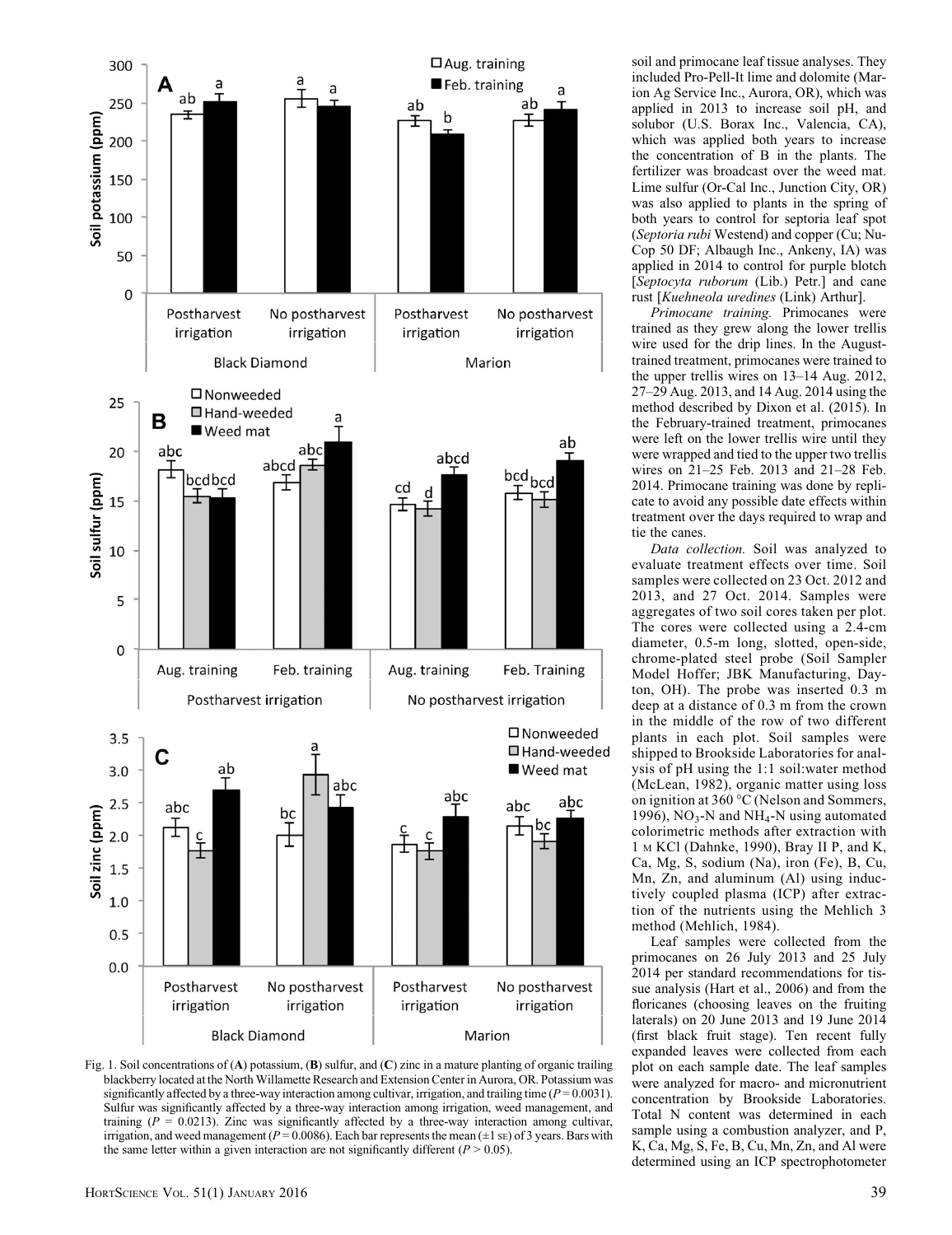Table 3. Soil micronutrient concentrations in a mature planting of organic trailing blackberry located at the North Willamette Research and Extension Center in Aurora, OR<sup>z</sup>

|                          |         |                               |                  |                  |                              |                   | Micronutrients (ppm) |                                               |      |                   |                  |                   |             |
|--------------------------|---------|-------------------------------|------------------|------------------|------------------------------|-------------------|----------------------|-----------------------------------------------|------|-------------------|------------------|-------------------|-------------|
|                          |         | Na                            |                  | Fe               | B                            |                   | Cu                   |                                               |      | Mn                | Zn               |                   | Al          |
| Treatment                |         |                               |                  |                  |                              |                   |                      | B. Dia. Marion Nonweeded Hand-weeded Weed mat |      |                   |                  |                   |             |
| Year $(Y)$               |         |                               |                  |                  |                              |                   |                      |                                               |      |                   |                  |                   |             |
| 2012                     |         | $29 b^x$                      |                  | 305 ab           | 0.61a                        | 0.47 <sub>b</sub> | 0.7c                 | 0.7c                                          | 0.8c | 20                | 2.4              |                   | 1,368 a     |
| 2013                     |         | 31 ab                         | 289 b            |                  | 0.30c                        | 0.28c             | 0.8c                 | 0.8c                                          | 0.8c | 22                | 2.1              |                   | 1,255 b     |
| 2014                     | 38 a    |                               | 325 a            |                  |                              | 0.38 bc 0.42 bc   | $1.5$ ab             | 1.2 <sub>b</sub>                              | 1.7a | 23                | 2.0              |                   | 1,349 a     |
| Cultivar (C)             |         |                               |                  |                  |                              |                   |                      |                                               |      |                   |                  |                   |             |
| Black Diamond (B. Dia.)  | 33      |                               | 307              |                  | 0.43                         |                   |                      | 1.0                                           |      | 23 a              | 2.3              | 1,323             |             |
| Marion                   | 33      |                               | 306              |                  | 0.39                         |                   |                      | 1.0                                           |      | 20 <sub>b</sub>   | 2.0              | 1,325             |             |
| Irrigation (I)           |         |                               |                  |                  |                              |                   |                      |                                               |      |                   |                  |                   |             |
| Postharvest (+Irrig.)    | 34      |                               | 307              |                  | 0.41                         |                   |                      | 1.0                                           |      | 22                | 2.1              | 1,337             |             |
| No postharvest (-Irrig.) | 32      |                               | 306              |                  | 0.41                         |                   |                      | 1.1                                           |      | 22                | 2.3              | 1,311             |             |
| Weed management (W)      |         | B. Dia. Marion B. Dia. Marion |                  |                  | Aug.                         | Feb.              |                      |                                               |      |                   |                  | B. Dia.           | Marion      |
| Nonweeded                | $32$ ab | $32$ ab                       | 301 <sub>b</sub> |                  | 307 ab 0.43 ab 0.43 ab       |                   |                      | $1.0$ ab                                      |      | 19 <sub>b</sub>   | 2.0 <sub>b</sub> | 1,336 ab 1,314 bc |             |
| Hand-weeded              | 34 ab   | 30 <sub>b</sub>               |                  |                  | 305 ab 310 ab 0.39 ab 0.38 b |                   |                      | 0.9 <sub>b</sub>                              |      | 17 <sub>b</sub>   | 2.1 <sub>b</sub> | 1,347 ab 1,376 a  |             |
| Weed mat                 | $33$ ab | 36a                           | 314 a            | 301 <sub>b</sub> | $0.38 b$ 0.45 a              |                   |                      | 1.1a                                          |      | 29 a              | 2.4a             | 1,287c            | 1,284 c     |
| Training (T)             |         |                               | $+Irrig.$        | $-Irrig.$        |                              |                   |                      |                                               |      |                   |                  |                   |             |
| August (Aug.)            | 32      |                               | 310 a            | 299 b            | 0.40                         |                   |                      | 1.0                                           |      | 21 <sub>b</sub>   | 2.2              | 1,324             |             |
| February (Feb.)          | 34      |                               | 304 ab 313 a     |                  | 0.42                         |                   |                      | 1.0                                           |      | 23 a              | 2.2              | 1,324             |             |
| Significancey            |         |                               |                  |                  |                              |                   |                      |                                               |      |                   |                  |                   |             |
| Y                        |         | 0.0492                        |                  | 0.0168           |                              | 0.0023            |                      | 0.0037                                        |      | $_{\rm NS}$       | $_{\rm NS}$      |                   | 0.0234      |
| $\mathsf{C}$             |         | $_{\rm NS}$                   |                  | $_{\rm NS}$      |                              | $_{\rm NS}$       |                      | $_{\rm NS}$                                   |      | 0.0038            | <b>NS</b>        |                   | $_{\rm NS}$ |
| $\mathbf I$              |         | $_{NS}$                       |                  | $_{\rm NS}$      |                              | $_{\rm NS}$       |                      | $_{\rm NS}$                                   |      | $_{\rm NS}$       | $_{\rm NS}$      |                   | $_{\rm NS}$ |
| W                        | 0.023   |                               |                  | $_{\rm NS}$      |                              | 0.0053            |                      | 0.0036                                        |      | < 0.0001          | 0.0039           | < 0.0001          |             |
| T                        |         | $_{\rm NS}$                   |                  | $_{\rm NS}$      |                              | $_{\rm NS}$       |                      | $_{\rm NS}$                                   |      | 0.0111            | $_{\rm NS}$      |                   | $_{\rm NS}$ |
| $Y \times C$             |         | $_{NS}$                       |                  | $_{\rm NS}$      |                              | 0.0216            |                      | $_{\rm NS}$                                   |      | $_{\rm NS}$       | $_{\rm NS}$      |                   | $_{\rm NS}$ |
| $Y \times I$             |         | $_{NS}$                       |                  | $_{\rm NS}$      |                              | $_{\rm NS}$       |                      | $_{\rm NS}$                                   |      | <b>NS</b>         | $_{\rm NS}$      |                   | $_{\rm NS}$ |
| $Y \times W$             |         | <b>NS</b>                     |                  | $_{\rm NS}$      |                              | $_{\rm NS}$       |                      | 0.0106                                        |      | < 0.0001          | <b>NS</b>        |                   | $_{\rm NS}$ |
| $Y \times T$             |         | $_{NS}$                       |                  | $_{\rm NS}$      |                              | $_{\rm NS}$       |                      | $_{\rm NS}$                                   |      | $_{\rm NS}$       | $_{\rm NS}$      |                   | $_{\rm NS}$ |
| $C \times I$             |         | $_{\rm NS}$                   |                  | $_{\rm NS}$      |                              | $_{\rm NS}$       |                      | $_{\rm NS}$                                   |      | <b>NS</b>         | $_{\rm NS}$      |                   | $_{\rm NS}$ |
| $C \times W$             |         | 0.0247                        |                  | 0.0082           |                              | $_{\rm NS}$       |                      | $_{\rm NS}$                                   |      | 0.0106            | $_{\rm NS}$      |                   | 0.0448      |
| $C \times T$             |         | $_{NS}$                       |                  | $_{\rm NS}$      |                              | $_{\rm NS}$       |                      | $_{\rm NS}$                                   |      | $_{\rm NS}$       | $_{\rm NS}$      |                   | $_{\rm NS}$ |
| $I \times W$             |         | $_{\rm NS}$                   |                  | $_{\rm NS}$      |                              | $_{\rm NS}$       |                      | $_{\rm NS}$                                   |      | $< 0.0001$ 0.0045 |                  |                   | $_{\rm NS}$ |
| $I \times T$             |         | $_{NS}$                       |                  | 0.0007           |                              | $_{\rm NS}$       |                      | $_{\rm NS}$                                   |      | $_{\rm NS}$       | $_{\rm NS}$      |                   | $_{\rm NS}$ |
| $W \times T^w$           |         | <b>NS</b>                     |                  | <b>NS</b>        |                              | 0.0135            |                      | <b>NS</b>                                     |      | <b>NS</b>         | $_{\rm NS}$      |                   | $_{\rm NS}$ |

z Samples were collected from the top 30 cm of soil in Oct. 2012–14.

 $y_{\text{NS}}$  = nonsignificant; P values provided for significant factors.

 $x$ Means followed by the same letter within a column or interaction are not significantly different ( $P > 0.05$ ).

wAll other higher order interactions are mentioned in the text or were nonsignificant and are not shown.

after wet ashing the samples in nitric/ perchloric acid (Gavlak et al., 1994).

Ripe fruit were harvested twice weekly from 24 June to 18 July in both years, using an over-the-row rotary harvester (Littau Harvesters Inc., Stayton, OR). 'Black Diamond' was harvested on every date in both years, whereas 'Marion' was not harvested on the first or last date in either year. A 25-berry subsample per treatment plot was shipped overnight to Brookside Laboratories on 8 July 2013 and 7 July 2014 and analyzed for macro- and micronutrient concentration, as described previously.

Floricanes and primocanes were also collected and analyzed for nutrients in the course of the study, and the results were presented by Dixon (2015). Primocane tissue samples were collected in late winter during the dormant period, whereas floricane tissue samples were collected during floricane removal in late summer (August).

Data analysis. Plant nutrient data were analyzed by year because of large differences in weather and to winter damage observed in Dec. 2013 (Dixon et al., 2015). Soil data were analyzed across years to examine treatment effects over time. Within year, data were analyzed by analysis of variance for a split-split-split plot design with cultivar as the main plot factor, postharvest irrigation as the subplot factor, and weed management and training time as subsubplots, using PROC MIXED in SAS (version 9.3; SAS Institute Inc., Cary, NC). The soil data were analyzed using a splitsplit-split-split plot design as above except year was the highest order factor. Residuals were plotted to assess homogeneity of variance (residual by fitted value plot) and normality (histogram of the residuals). When strong fanning was seen in the residual plots, the data were log transformed for analysis to improve homogeneity of variance and to assess proportional effects. Data were back transformed for presentation. Means were compared for treatment effects using Tukey's honestly significant difference test with  $\alpha = 0.05$ . Mean comparisons within significant interactions were done for treatments using least square means with  $\alpha = 0.05$ .

#### **Results**

Soil conditions. Soil pH, organic matter content, and macronutrient concentrations were mainly affected by sample year and weed management strategy (Table 2). Soil organic matter increased in the last year of the study. Soil  $NO<sub>3</sub>-N$  and  $NH<sub>4</sub>-N$  were higher in 2013 than in 2012 and 2014. Soil K was greater in 2014 than in 2013. Soil P decreased each year from 2012 to 2014. Soil pH increased over the study period, but only with weed mat. The effects of weed management strategy on soil macronutrients were mixed. In general, soil under the weed mat had the highest pH, organic matter content, and concentration of several macronutrients, including NH4-N, K, Ca, Mg, and S. The hand-weeded treatment had lower concentrations of several soil macronutrients than the nonweeded treatment, including soil  $NO<sub>3</sub>-N$  (in February-trained plots only), K, and Ca.

Cultivar had a limited effect on soil macronutrient concentration. Irrigation affected most soil macronutrients, although mostly through interactions with other treatments. For example, 'Marion' plots that were trained in February had a lower concentration of soil K when they were irrigated after harvest than when they were not  $(P = 0.0031; Fig. 1A)$ . August-trained plots had higher soil pH and Mg than Februarytrained plots, whereas February-trained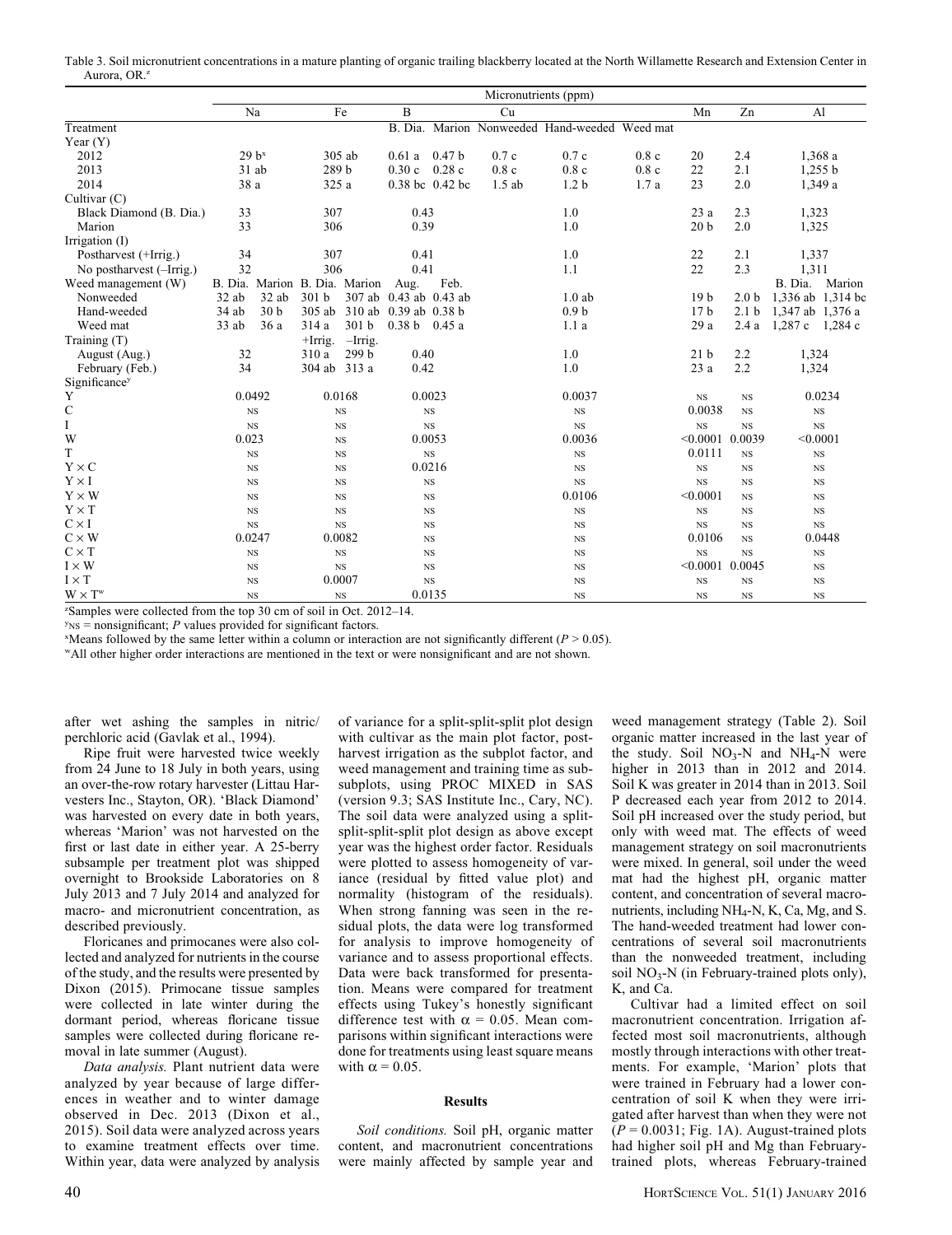

Fig. 2. Soil manganese concentration in mature organic 'Black Diamond' and 'Marion' trailing blackberry as affected by  $(A)$  weed management strategy and sample year  $(P = 0.0041)$ , each bar represents the mean ( $\pm 1$  sE); (**B**) irrigation strategy, weed management strategy, and sample year ( $P = 0.0006$ ), each bar represents the mean  $(\pm 1 \text{ s})$  of the two cultivars; and  $(C)$  weed management and irrigation strategies  $(P = 0.0145)$ , each bar represents the mean  $(\pm 1 \text{ se})$  of 3 years. Mean  $\pm$  sE; means followed by the same letter within a given interaction are not significantly different ( $P > 0.05$ ).

plots had higher  $NO<sub>3</sub>-N$ , P, and S in some treatment combinations ( $P = 0.0213$ ; Table 2; Fig. 1B).

The concentration of soil micronutrients such as Na, Fe, and Cu tended to increase

during the study period, whereas soil B decreased over time, and soil Zn and Mn were unaffected by year (Table 3). Soil B was higher in 'Black Diamond' plots than in 'Marion' plots, but only in 2012. 'Black Diamond' plots also had higher soil Fe than 'Marion', but only when weed mat was used. 'Black Diamond' plots irrigated after harvest had higher soil Zn with weed mat than when hand-weeded, whereas plots that received no postharvest irrigation had higher Zn with hand-weeding than no weeding  $(P =$ 0.0086; Fig. 1C). Soil Zn in 'Marion' plots was unaffected by irrigation or weed management. Soil Cu was lowest in handweeded plots, whereas weed mat plots had higher soil Mn and Zn than the other weed management strategies. Soil under weed mat in 'Black Diamond' plots was especially high in Mn in 2013 and 2014, but in 'Marion', it was only higher in 2014 than in 2012 ( $P = 0.0041$ ; Fig. 2A). A similar pattern was seen under weed mat in the different irrigation treatments ( $P = 0.0006$ ; Fig. 2B). In both cultivars, soil Mn was higher in weed mat than in nonweeded or hand-weeded plots when the plots were irrigated after harvest; however, when plots were not irrigated after harvest, those with weed mat had higher soil Mn than other weed management treatments in 'Black Diamond', but were only higher than handweeded in 'Marion'  $(P = 0.0145;$  Fig. 2C). In plants receiving no irrigation postharvest, soil Fe was higher with February training than when trained in August (Table 3).

Primocane leaf nutrient concentration. 'Marion' had higher concentrations of N, P, S, and Zn in the primocane leaves than 'Black Diamond' in 2013 (Table 4), as well as higher concentrations of Ca, Mg, and B the following year (Table 5). 'Black Diamond', on the other hand, only had a higher concentration of Fe and Al in the primocane leaves and only in 2013. The concentration of many of the nutrients in the primocane leaves of 'Black Diamond' were near the bottom of or below the recommended leaf tissue standards for caneberry in Oregon (Hart et al., 2006). For example, N, K, Ca, Mg, and B were below the standards in at least one year and P dropped to the very bottom of the sufficiency range in 2014. 'Marion' had leaf B concentrations below the sufficiency range in 2013.

The irrigation treatments had no direct effect on primocane leaf nutrient concentrations in 2013, but in 2014, plots with postharvest irrigation resulted in higher primocane leaf Fe and Al than those without (Tables 4 and 5). In 2013, plots with weed control (i.e., hand-weeding or weed mat) had higher primocane leaf S than nonweeded plots. Plots with weed mat had higher leaf %K than nonweeded plots in 2013 within training time. Plots without postharvest irrigation had higher leaf %Mg when nonweeded than with weed mat in 2013. Use of weed mat as a mulch led to higher primocane leaf Cu and Zn and lower Fe and Al than found with the other weed management treatments. In 2014, the handweeded plots had the highest primocane leaf Fe and Al compared with the other weed management treatments, whereas the nonweeded plots had higher primocane leaf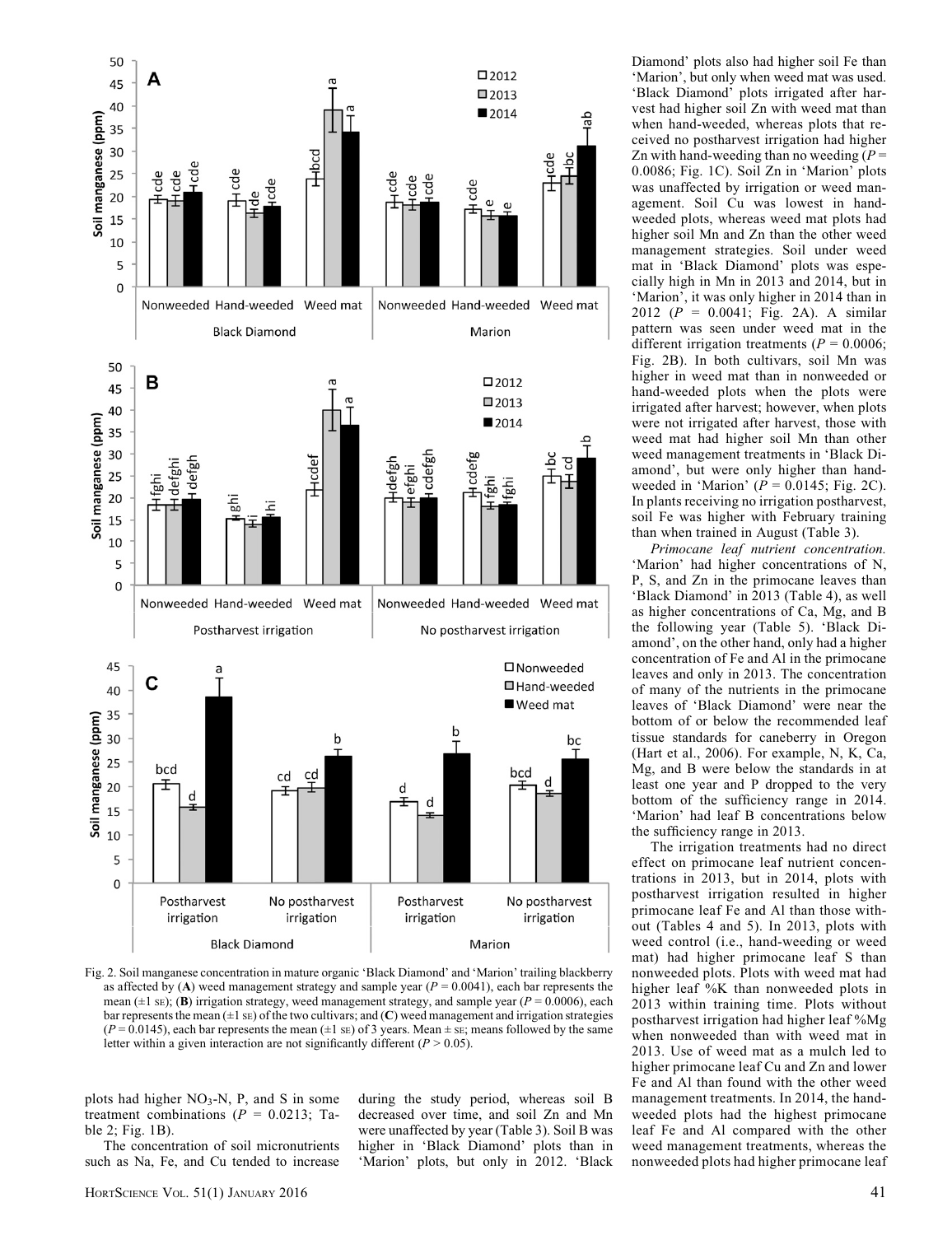| Advised to Sumple bear and the contract of the contract of the property of the contract of the contract of the contract of the contract of the contract of the contract of the contract of the contract of the contract of the |                    |                   |                               | Macronutrients (%)                        |                                                                            |                        |                                     | n and the control of the control of the control of the control of the control of the control of the control of the control of the control of the control of the control of the control of the control of the control of the co | Micronutrients (ppm)                                          |                  |                                                           |                                                              |
|--------------------------------------------------------------------------------------------------------------------------------------------------------------------------------------------------------------------------------|--------------------|-------------------|-------------------------------|-------------------------------------------|----------------------------------------------------------------------------|------------------------|-------------------------------------|--------------------------------------------------------------------------------------------------------------------------------------------------------------------------------------------------------------------------------|---------------------------------------------------------------|------------------|-----------------------------------------------------------|--------------------------------------------------------------|
|                                                                                                                                                                                                                                | $2.3 - 3.0$        | $0.19 - 0.45$     | $1.3 - 2.0$                   | $.6 - 2.0$                                | $0.3 - 0.6$                                                                | $0.1 - 0.2$            | $60 - 250$                          | $30 - 70$                                                                                                                                                                                                                      | $6 - 20$                                                      | $50 - 300$       | $15 - 50$                                                 | na                                                           |
| Sufficiency range <sup>z</sup>                                                                                                                                                                                                 | Z                  | $\sim$            | ×                             | ී                                         | Mg                                                                         | $\infty$               | Fe                                  | $\mathbf{r}$                                                                                                                                                                                                                   | $\ddot{\circ}$                                                | $\mathbf{M}$ n   | $\mathbb{Z}^n$                                            | ₹                                                            |
| Cultivar (C)<br>Treatment                                                                                                                                                                                                      |                    |                   |                               |                                           |                                                                            |                        |                                     |                                                                                                                                                                                                                                |                                                               |                  |                                                           |                                                              |
| Black Diamond (B. Dia.)                                                                                                                                                                                                        | 2.1 b <sup>x</sup> | 0.23 <sub>b</sub> | $\frac{2}{1}$ $\frac{3}{1}$   | 0.7                                       | 0.34                                                                       | $0.141 b$<br>$0.156 a$ | $\frac{151}{131}$ b                 | $28.5$<br>$29.8$                                                                                                                                                                                                               | 7.3                                                           | $\overline{161}$ | $27b$<br>$35a$                                            | $\frac{110a}{96b}$                                           |
| Marion                                                                                                                                                                                                                         | 2.8a               | 0.28a             |                               |                                           |                                                                            |                        |                                     |                                                                                                                                                                                                                                |                                                               | 157              |                                                           |                                                              |
| Irrigation (I)                                                                                                                                                                                                                 |                    |                   |                               | Feb.<br>$0.6$ ab<br>$0.7$ a<br>Aug.       | Feb.<br>0.33 ab<br>0.34 a<br>- Irrig.<br>0.33 ab<br>0.32 b<br>Aug.         |                        | Marion<br>125 b<br>136 b<br>B. Dia. | Marion<br>$28.8$ ab<br>$30.9$ a<br>B. Dia.                                                                                                                                                                                     |                                                               |                  |                                                           | Marion<br>$90 b$<br>$102 ab$<br>B. Dia.                      |
| Postharvest (+Irrig.)                                                                                                                                                                                                          | 2.5                | 0.26              | 1.2                           | $0.7$ ab                                  | $0.33$ ab                                                                  | 0.149                  | $\frac{160a}{142ab}$                | $29.4 a$<br>$27.5 b$                                                                                                                                                                                                           | 7.1                                                           | 166              | $\overline{31}$                                           | $\frac{119a}{101ab}$                                         |
| No postharvest (-Irrig.                                                                                                                                                                                                        | 2.5                | 0.25              | 1.3                           | 0.6 <sub>b</sub>                          |                                                                            | 0.148                  |                                     |                                                                                                                                                                                                                                |                                                               |                  | $\overline{5}$                                            |                                                              |
| Weed management (W                                                                                                                                                                                                             |                    |                   | Feb.<br>Aug.                  |                                           | $0.32 b$<br>+Irrig.<br>0.32 ab<br>0.33 ab                                  |                        |                                     |                                                                                                                                                                                                                                |                                                               |                  |                                                           |                                                              |
| Nonweeded                                                                                                                                                                                                                      | 24                 | 0.26              | 1.2bc<br>1.1c                 | $\circ$<br>Ò.                             |                                                                            | 0.144 b                |                                     |                                                                                                                                                                                                                                |                                                               |                  |                                                           |                                                              |
| Hand-weeded                                                                                                                                                                                                                    | 2.5                | 0.25              | $\frac{1.2}{1.3}$ ab<br>1.3ab | $\begin{array}{c} 0.7 \\ 0.6 \end{array}$ |                                                                            | $0.149$ a              |                                     | $30.5$<br>$28.3$<br>$28.3$                                                                                                                                                                                                     |                                                               | $\frac{66}{6}$   | o<br>2<br>2<br>3<br>3<br>3<br>3                           | $\frac{107}{109}$ a<br>109 a                                 |
| Weed mat                                                                                                                                                                                                                       |                    | 0.26              | 1.2 <sub>b</sub>              |                                           | 0.34a                                                                      | 0.152a                 | $147a$<br>$147a$<br>$131b$          |                                                                                                                                                                                                                                | $0.804$<br>$7.40$<br>$7.4$                                    |                  |                                                           |                                                              |
| Training (T)                                                                                                                                                                                                                   |                    |                   |                               |                                           |                                                                            |                        |                                     |                                                                                                                                                                                                                                |                                                               |                  |                                                           |                                                              |
| August (Aug.                                                                                                                                                                                                                   | 2.5                | 0.25b             | $\circ$<br>L,                 | 0.6                                       |                                                                            |                        | 137                                 |                                                                                                                                                                                                                                |                                                               |                  | $30a$<br>$31a$                                            |                                                              |
| February (Feb.)                                                                                                                                                                                                                | 2.5                | 0.26a             | $\frac{3}{a}$                 | 0.7                                       | $0.30$<br>$0.30$                                                           | $0.145 b$<br>$0.152 a$ | 145                                 | $28.2 b$<br>$30.1 a$                                                                                                                                                                                                           | $6.9 b$<br>7.2 a                                              | 150b<br>168 b    |                                                           | 106                                                          |
| Significance <sup>y</sup>                                                                                                                                                                                                      |                    |                   |                               |                                           |                                                                            |                        |                                     |                                                                                                                                                                                                                                |                                                               |                  |                                                           |                                                              |
|                                                                                                                                                                                                                                | 0.0001             | 0.0095            | XS                            | SN                                        |                                                                            | 0.0006                 | $0.0007$<br>$0.0464$                |                                                                                                                                                                                                                                |                                                               | 8 K              | 0.0001                                                    | $\begin{array}{c} 0.0097 \\ \text{NS} \\ 0.0183 \end{array}$ |
|                                                                                                                                                                                                                                | SN                 | g                 | XS                            |                                           | 8 S                                                                        |                        |                                     |                                                                                                                                                                                                                                |                                                               |                  |                                                           |                                                              |
| ⋗                                                                                                                                                                                                                              | XS                 | <b>S</b>          | 0.0001                        | $_{\rm NS}$                               | $_{\rm SN}$                                                                |                        |                                     |                                                                                                                                                                                                                                |                                                               |                  |                                                           |                                                              |
|                                                                                                                                                                                                                                | XS                 | 0.0295            | 0.0191                        | $_{\rm NS}$                               | XS                                                                         | $0.0045$<br>0.00045    | $\frac{NS}{0.0196}$                 | ия<br>28 м<br>0.0321<br>0.0426                                                                                                                                                                                                 | $\begin{array}{c} 188 \\ 180 \\ 0.0001 \\ 0.0100 \end{array}$ | 0.04             | $\begin{array}{c} \tt NS \\ 0.0003 \\ 0.0258 \end{array}$ |                                                              |
| $C \times I$                                                                                                                                                                                                                   | XS                 | ΧS.               | ΧS                            | ΧS                                        |                                                                            | XS                     |                                     |                                                                                                                                                                                                                                | 8N                                                            |                  | $_{\rm NS}$                                               |                                                              |
| $C \times W$                                                                                                                                                                                                                   | SN                 | <b>S</b>          | ΧS                            | $_{\rm NS}$                               |                                                                            | XS                     | XS                                  | XS                                                                                                                                                                                                                             |                                                               |                  | χg                                                        |                                                              |
| $\mathbb{I}\times\mathbb{W}$                                                                                                                                                                                                   |                    | SN                | ΧS                            | ΧS                                        | $\begin{array}{c} 188 \\ 0.0148 \\ 0.0213 \\ 0.0104 \\ 0.0104 \end{array}$ | XS                     | χ                                   | XS                                                                                                                                                                                                                             | <b>22222</b>                                                  | <b>2222222</b>   | <b>SSE</b>                                                | <b>8232222223</b>                                            |
| $\mathbf{C}\times\mathbf{T}$                                                                                                                                                                                                   |                    | <b>S</b>          | XS                            | XS                                        |                                                                            | $_{\rm NS}$            | SN                                  | XS                                                                                                                                                                                                                             |                                                               |                  |                                                           |                                                              |
| $I \times T$                                                                                                                                                                                                                   |                    | ΧŠ                | XS                            | 0.0342                                    |                                                                            | XS                     | XS                                  | XS                                                                                                                                                                                                                             |                                                               |                  |                                                           |                                                              |
| $W \times T$                                                                                                                                                                                                                   | SN                 | <b>S</b>          | 0.0152                        | XS                                        |                                                                            | XS                     | XS                                  | XS                                                                                                                                                                                                                             |                                                               |                  | XS                                                        |                                                              |
| $C \times I \times W$                                                                                                                                                                                                          | SN                 | SN                | SN                            | <b>NS</b>                                 | XS                                                                         | XS                     | XS                                  | XS                                                                                                                                                                                                                             | $\mathbf{S}$                                                  |                  | χ                                                         | $_{\rm NS}$                                                  |
| $C \times I \times T$                                                                                                                                                                                                          | SN                 | SN                | XS                            |                                           |                                                                            | $_{\rm NS}$            | 2                                   | E E E                                                                                                                                                                                                                          | $\mathbf{S}$                                                  | <b>S</b>         | NS                                                        | 0.0474                                                       |
| $C \times W \times T$                                                                                                                                                                                                          | χŊ                 | SN                | SN                            | SN                                        | NS<br>0.0154<br>NS                                                         | SN                     | E S                                 |                                                                                                                                                                                                                                | 2 <sup>9</sup>                                                | 22               | E S                                                       | 8 K                                                          |
| $\mathbb{I}\times\mathbb{W}\times\mathbb{T}^{\text{w}}$                                                                                                                                                                        | NS                 | S                 | XS                            | $_{\rm NS}$                               |                                                                            | XS                     |                                     |                                                                                                                                                                                                                                |                                                               |                  |                                                           |                                                              |
| "Recommended sufficiency range for caneberry crops (Hart et al., 2006), no sufficiency levels are available for aluminum (Al)<br>$y_{NS}$ = nonsignificant; P values provided for significant factors.                         |                    |                   |                               |                                           |                                                                            |                        |                                     |                                                                                                                                                                                                                                |                                                               |                  |                                                           |                                                              |
| Neans followed by the same letter within a column or interaction are not significantly different $(P > 0.05)$ .                                                                                                                |                    |                   |                               |                                           |                                                                            |                        |                                     |                                                                                                                                                                                                                                |                                                               |                  |                                                           |                                                              |
| "All other higher order interactions were nonsignificant and are not shown.                                                                                                                                                    |                    |                   |                               |                                           |                                                                            |                        |                                     |                                                                                                                                                                                                                                |                                                               |                  |                                                           |                                                              |
|                                                                                                                                                                                                                                |                    |                   |                               |                                           |                                                                            |                        |                                     |                                                                                                                                                                                                                                |                                                               |                  |                                                           |                                                              |

were collected in July 2013. Table 4. Primocane leaf nutrient concentrations in a mature planting of organic trailing blackberry located at the North Willamette Research and Extension Center in Aurora, OR. The leaves were collected in July 2013. and Extension Center in Aurora, OR. The leaves  $\sim$ ganic trailing blackberry located at the North Willamette Res mature planting of c nns in  $\ddot{ }$ vcane leaf nutri Table 4. Primo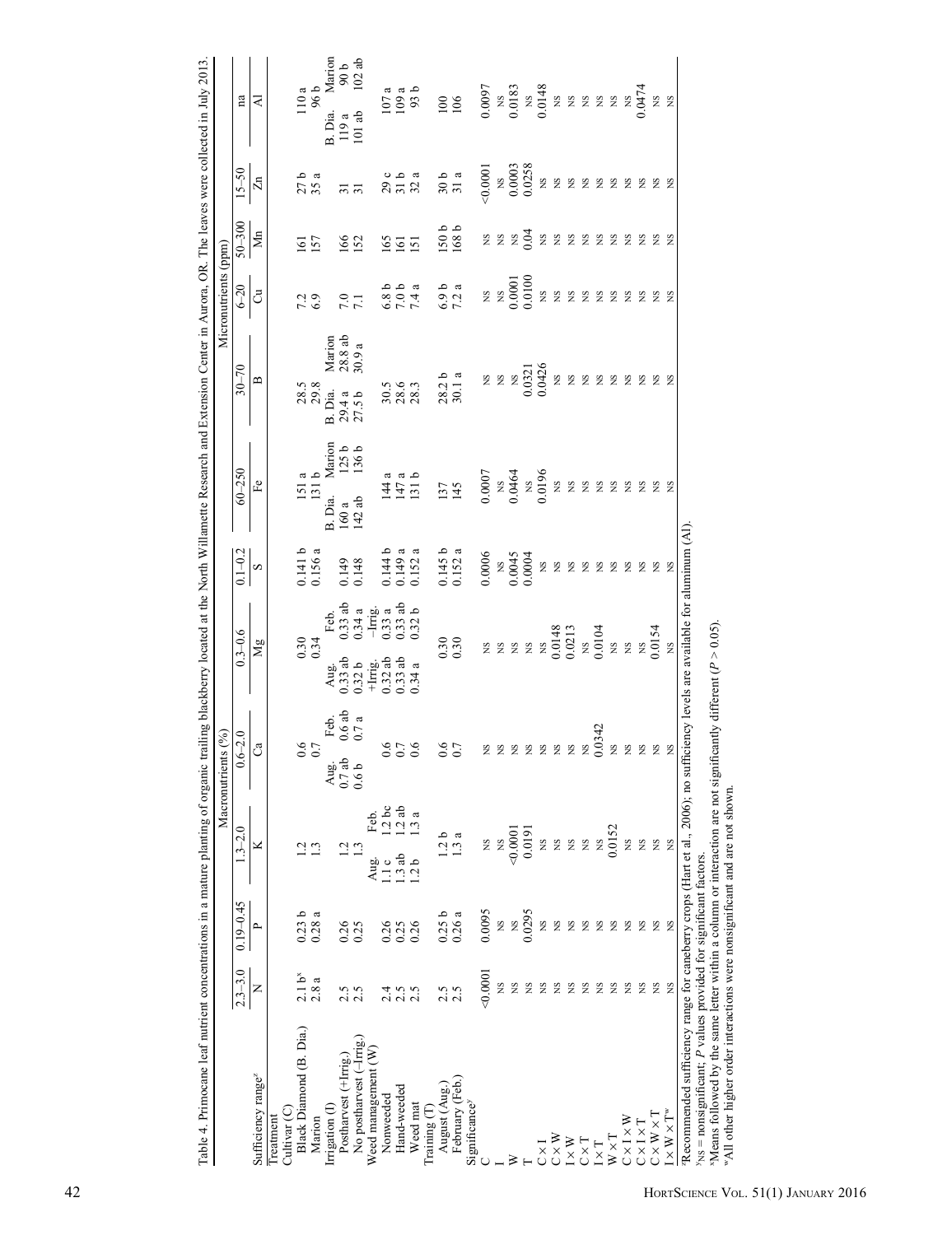| Table 5. Primocane leaf nutrient concentrations in a mature planting of organic trailing blackberry located at the North Willamette Research and Extension Center in Aurora, OR. The leaves were collected in July 2014 |                  |                  |                   |                    |                                             |                                                                                                                                                                                                                                                                   |                                                                                        |                          |                                                        |                                                       |                 |                         |                            |                    |                                                                                                 |
|-------------------------------------------------------------------------------------------------------------------------------------------------------------------------------------------------------------------------|------------------|------------------|-------------------|--------------------|---------------------------------------------|-------------------------------------------------------------------------------------------------------------------------------------------------------------------------------------------------------------------------------------------------------------------|----------------------------------------------------------------------------------------|--------------------------|--------------------------------------------------------|-------------------------------------------------------|-----------------|-------------------------|----------------------------|--------------------|-------------------------------------------------------------------------------------------------|
|                                                                                                                                                                                                                         |                  |                  |                   | Macronutrients (%) |                                             |                                                                                                                                                                                                                                                                   |                                                                                        |                          |                                                        |                                                       |                 | Micronutrients (ppm)    |                            |                    |                                                                                                 |
|                                                                                                                                                                                                                         | $2.3 - 3.0$      | $0.19 - 0.45$    | $1.3 - 2.0$       |                    | $0.6 - 2.0$                                 | $0.3 - 0.6$                                                                                                                                                                                                                                                       | $0.1 - 0.2$                                                                            |                          | $60 - 250$                                             |                                                       | $30 - 70$       | $rac{6-20}{C}$          | $50 - 300$                 | $15 - 50$          | na                                                                                              |
| Sufficiency range <sup>z</sup>                                                                                                                                                                                          | Z                | $\sim$           | ×                 |                    | ී                                           | $\mathbf{Mg}$                                                                                                                                                                                                                                                     | $\infty$                                                                               |                          | £e                                                     |                                                       | $\mathbf{r}$    |                         | $\mathop{\rm Mn}\nolimits$ | $\overline{z}$     | ব                                                                                               |
| Cultivar <sub>(C)</sub><br>Treatment                                                                                                                                                                                    |                  |                  |                   |                    |                                             |                                                                                                                                                                                                                                                                   |                                                                                        |                          |                                                        |                                                       |                 |                         |                            |                    |                                                                                                 |
| <b>Black Diamond</b>                                                                                                                                                                                                    | 2.0 <sup>8</sup> | 0.2 <sub>b</sub> |                   |                    |                                             |                                                                                                                                                                                                                                                                   | Aug.<br>$0.13 b$<br>$0.14 ab$                                                          | Feb.<br>0.12 c<br>0.14 a |                                                        |                                                       |                 |                         |                            |                    |                                                                                                 |
| Marion                                                                                                                                                                                                                  | 2.5a             | 0.3a             | 1.16              |                    | $0.56 b$<br>$0.81 a$                        | $0.29 b$<br>$0.34 a$                                                                                                                                                                                                                                              |                                                                                        |                          | 136<br>142                                             |                                                       | $30a$<br>$32a$  | 7.6<br>6.9              | 129                        | 26 <sub>a</sub>    | 107<br>120                                                                                      |
| Irrigation (I)                                                                                                                                                                                                          |                  |                  |                   |                    |                                             |                                                                                                                                                                                                                                                                   |                                                                                        |                          |                                                        |                                                       |                 |                         |                            |                    |                                                                                                 |
| Postharvest $(+\text{Im}\,\mathbf{g})$ .                                                                                                                                                                                |                  | $\frac{3}{2}$    | 1.13              |                    | 0.71                                        | 0.32                                                                                                                                                                                                                                                              | $\begin{array}{c} 0.13 \\ 0.13 \end{array}$                                            |                          | $\frac{151}{128}$ b                                    |                                                       | $\overline{31}$ | 7.3<br>7.3              | $\overline{43}$            | 29                 |                                                                                                 |
| No postharvest (-Irrig.)                                                                                                                                                                                                | 2.2              | 0.3              | 21.15             |                    |                                             |                                                                                                                                                                                                                                                                   |                                                                                        |                          |                                                        |                                                       | 30              |                         | 136                        |                    | $\frac{124}{103}$ b                                                                             |
| Weed management (W)                                                                                                                                                                                                     |                  |                  | Aug.              | Feb.               |                                             |                                                                                                                                                                                                                                                                   |                                                                                        |                          | $+$ Irrig.                                             |                                                       |                 |                         |                            |                    |                                                                                                 |
| Nonweeded                                                                                                                                                                                                               |                  |                  | 1.11b             | 1.11 <sub>b</sub>  |                                             |                                                                                                                                                                                                                                                                   |                                                                                        |                          |                                                        |                                                       |                 |                         | <sup>38</sup>              |                    |                                                                                                 |
| Hand-weeded                                                                                                                                                                                                             |                  | 0.3              | 1.14ab            | 1.17ab             |                                             |                                                                                                                                                                                                                                                                   |                                                                                        |                          | $\frac{101}{252}$<br>110 c                             | $\frac{1 \text{ m} \text{g}}{104 \text{ c}}$<br>183 b | 3.88            | 7 7 7<br>7 7 7<br>7 7 7 | $\frac{141}{139}$          | 388                |                                                                                                 |
| Weed mat                                                                                                                                                                                                                |                  | 0.3              | 1.10 <sub>b</sub> | 1.20a              | $0.72a$<br>$0.66b$<br>$0.68ab$              | $0.33a$<br>$0.30b$<br>$0.31b$                                                                                                                                                                                                                                     | 0.13<br>0.13<br>0.13                                                                   |                          |                                                        |                                                       |                 |                         |                            |                    | $\frac{77}{190}$ a<br>76 b                                                                      |
| Training $(T)$                                                                                                                                                                                                          |                  |                  |                   |                    |                                             |                                                                                                                                                                                                                                                                   |                                                                                        |                          |                                                        |                                                       |                 |                         |                            |                    |                                                                                                 |
| August (Aug.)                                                                                                                                                                                                           | ų                | 0.3              | 112b              |                    |                                             |                                                                                                                                                                                                                                                                   |                                                                                        |                          |                                                        |                                                       | $\frac{32}{30}$ | 7 13<br>7 13            | 138                        |                    |                                                                                                 |
| February (Feb.)                                                                                                                                                                                                         | N                | 0.3              | 1.16 a            |                    | $\begin{array}{c} 0.71 \\ 0.67 \end{array}$ | $0.32a$<br>$0.31b$                                                                                                                                                                                                                                                | $\begin{array}{c} 0.13 \\ 0.13 \end{array}$                                            |                          | 140<br>138                                             |                                                       |                 |                         | $\overline{141}$           | 29a                | 115                                                                                             |
| Significance <sup>y</sup>                                                                                                                                                                                               |                  |                  |                   |                    |                                             |                                                                                                                                                                                                                                                                   |                                                                                        |                          |                                                        |                                                       |                 |                         |                            |                    |                                                                                                 |
|                                                                                                                                                                                                                         | 0.0013           | 0.0048           | SN                |                    | 0.0054                                      | 0.0033                                                                                                                                                                                                                                                            | $\frac{0.0149}{0.88}$<br>$\frac{88}{0.88}$<br>$\frac{88}{0.88}$<br>$\frac{88}{0.0181}$ |                          |                                                        |                                                       | 0.0481          | ΧS                      | SN                         | $0.001\,$          |                                                                                                 |
|                                                                                                                                                                                                                         | SN.              | XS               | SX                |                    |                                             |                                                                                                                                                                                                                                                                   |                                                                                        |                          |                                                        |                                                       | ΧS              | SN                      | S                          |                    |                                                                                                 |
| ≽                                                                                                                                                                                                                       | SN               | XS               | XS                |                    | NS<br>0.0284                                |                                                                                                                                                                                                                                                                   |                                                                                        |                          |                                                        |                                                       | ΧS              | SN                      | S                          |                    |                                                                                                 |
|                                                                                                                                                                                                                         | S                | XS               | 0.0072            |                    | $_{\rm NS}$                                 | $\begin{array}{c} 0.0000\\ 0.0014\\ 0.0416\\ 0.0416\\ 0.0014\\ 0.0000\\ 0.0000\\ 0.0000\\ 0.0000\\ 0.0000\\ 0.0000\\ 0.0000\\ 0.0000\\ 0.0000\\ 0.0000\\ 0.0000\\ 0.0000\\ 0.0000\\ 0.0000\\ 0.0000\\ 0.0000\\ 0.0000\\ 0.0000\\ 0.0000\\ 0.0000\\ 0.0000\\ 0.00$ |                                                                                        |                          | $\frac{0.0151}{0.0151}$<br>vs<br>xs                    |                                                       | $_{\rm NS}$     | SN                      | S                          | NS<br>NS<br>0.0488 | $\begin{array}{c} 0.0083 \\ 0.00000 \\ \bigcirc \\ 0.0001 \\ \bigcirc \\ 0.0001 \\ \end{array}$ |
| $C \times I$                                                                                                                                                                                                            | S                | XS               | $\mathbf{S}$      |                    | $_{\rm NS}$                                 |                                                                                                                                                                                                                                                                   |                                                                                        |                          |                                                        |                                                       | ΧS              | SN                      | S                          | XS                 |                                                                                                 |
| $C \times W$                                                                                                                                                                                                            | S                | XS               | 0.0032<br>0.0405  |                    | ΧS                                          |                                                                                                                                                                                                                                                                   |                                                                                        |                          | $\begin{array}{c} 1 \ \text{NS} \\ 0.0111 \end{array}$ |                                                       | $_{\rm NS}$     | SN                      | SN                         | χŊ                 |                                                                                                 |
| $I \times W$                                                                                                                                                                                                            | S                | ΧS               |                   |                    | SN                                          |                                                                                                                                                                                                                                                                   |                                                                                        |                          |                                                        |                                                       | XS              | SN                      | S                          | $_{\rm NS}$        |                                                                                                 |
| $C \times T$                                                                                                                                                                                                            | S                | X                | <b>SX</b>         |                    | <b>2222222</b>                              |                                                                                                                                                                                                                                                                   |                                                                                        |                          | 2222222                                                |                                                       | χg              | SN                      | S                          | <b>222222</b>      |                                                                                                 |
| $I \times T$                                                                                                                                                                                                            | S                | SN               | $\overline{S}$    |                    |                                             |                                                                                                                                                                                                                                                                   |                                                                                        |                          |                                                        |                                                       | SN              | S                       | S                          |                    |                                                                                                 |
| $W \times T$                                                                                                                                                                                                            | SN               | XS               | 0.031             |                    |                                             |                                                                                                                                                                                                                                                                   | $_{\rm SN}^{\rm SN}$                                                                   |                          |                                                        |                                                       | <b>S</b>        | SN                      | S                          |                    |                                                                                                 |
| $C \times I \times W$                                                                                                                                                                                                   | SN               | ŠN               | 0.0292            |                    |                                             |                                                                                                                                                                                                                                                                   | $_{\rm SN}$                                                                            |                          |                                                        |                                                       | SN              | SN                      | S                          |                    |                                                                                                 |
| $C \times I \times T$                                                                                                                                                                                                   | SN               | ŠN               | XS.               |                    |                                             | ΧŊ                                                                                                                                                                                                                                                                |                                                                                        |                          |                                                        |                                                       | $_{\rm NS}$     | SN                      | SN                         |                    |                                                                                                 |
| $C \times W \times T$                                                                                                                                                                                                   | SN               | XS               | XS                |                    |                                             | E<br>S<br>N                                                                                                                                                                                                                                                       | <b>SSE</b>                                                                             |                          |                                                        |                                                       | SN              | E S                     | S                          |                    | XS                                                                                              |
| $I\times W\times T^w$                                                                                                                                                                                                   | SN               | XS               | ΧS                |                    | XS                                          |                                                                                                                                                                                                                                                                   |                                                                                        |                          |                                                        |                                                       | <b>NS</b>       |                         | S                          | SN                 | XS                                                                                              |
| "Recommended sufficiency range for caneberry crops (Hart et al., 2006), no sufficiency levels are available for aluminum (Al)                                                                                           |                  |                  |                   |                    |                                             |                                                                                                                                                                                                                                                                   |                                                                                        |                          |                                                        |                                                       |                 |                         |                            |                    |                                                                                                 |

 $v_{NS}$  = nonsignificant; *P* values provided for significant factors.<br>
"Means followed by the same letter within a column or interaction are not significantly different (*P* > 0.05).<br>
"All other higher order interactions P values provided for significant factors.  $y_{NS} =$  nonsignificant;

XMeans followed by the same letter within a column or interaction are not significantly different (P > 0.05). wAll other higher order interactions were nonsignificant and are not shown.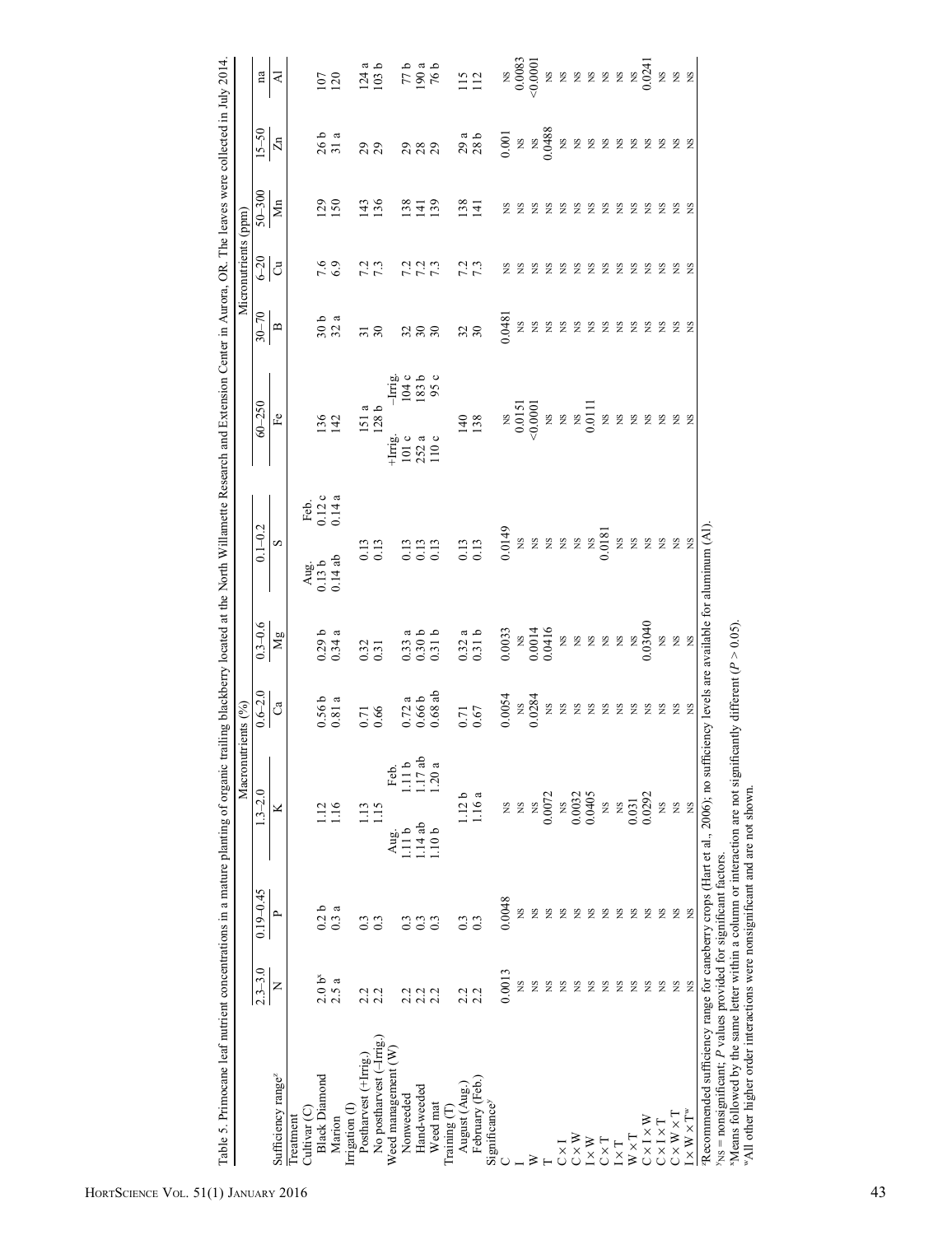| ł<br>֠<br>:<br>$\overline{\phantom{a}}$<br>ì<br>֖֖֖֖֖֧ׅ֧֧֚֚֚֚֚֚֚֚֚֚֚֚֚֚֚֚֚֚֚֚֚֚֚֚֚֚֚֚֚֚֬֝֝֓֞֝֬<br>ł<br>ł<br>i<br>i<br>į<br>ļ<br>i | ı<br>ŀ<br>i<br>Í       |
|-----------------------------------------------------------------------------------------------------------------------------------|------------------------|
| $\ddot{ }$                                                                                                                        |                        |
| į<br>ļ<br>į<br>¢<br>Ņ<br>j<br>ī                                                                                                   | <b>Continue 1</b><br>ì |

|                                                                                                               |                     |                  |                   | Macronutrients (%)                                       |                                    |                                                                                              |                                                                          |                                                        |          | Micronutrients (ppm)                          |                                   |                       |                                      |                                                                         |
|---------------------------------------------------------------------------------------------------------------|---------------------|------------------|-------------------|----------------------------------------------------------|------------------------------------|----------------------------------------------------------------------------------------------|--------------------------------------------------------------------------|--------------------------------------------------------|----------|-----------------------------------------------|-----------------------------------|-----------------------|--------------------------------------|-------------------------------------------------------------------------|
|                                                                                                               | z                   | ≏                | ×                 | ්                                                        |                                    | Мg                                                                                           | S                                                                        | Fe                                                     | മ        | ්                                             |                                   | $\sum_{n=1}^{\infty}$ | $\Xi$                                | ₹                                                                       |
| Cultivar <sub>(C)</sub><br>Treatment                                                                          |                     |                  |                   | Aug.<br>$1.3a$<br>$1.1b$                                 | Feb.<br>1.2 ab<br>1.1 b            |                                                                                              |                                                                          |                                                        |          |                                               |                                   |                       |                                      |                                                                         |
| Black Diamond (B. Dia.)                                                                                       | $2.8a^{y}$<br>1.9 b | 0.19             | 1.28              |                                                          |                                    | $0.28$<br>$0.26$                                                                             | $0.14$<br>$0.13$                                                         | 197<br>174                                             | 52       | 6.1                                           |                                   | 273                   | 26                                   | 155                                                                     |
| Marion                                                                                                        |                     | 0.19             |                   |                                                          |                                    |                                                                                              |                                                                          |                                                        |          |                                               |                                   |                       |                                      |                                                                         |
| Irrigation (I)                                                                                                |                     |                  |                   |                                                          |                                    |                                                                                              |                                                                          |                                                        |          |                                               |                                   |                       |                                      |                                                                         |
| Postharvest (+Irrig.                                                                                          | 2.3                 | 0.19             | 1.27              | $\frac{1}{2}$ $\frac{1}{2}$                              |                                    |                                                                                              | $0.14$<br>$0.14$                                                         | 181                                                    | 53       | $\frac{5.9}{6.0}$                             |                                   |                       | 25                                   | $143$<br>149                                                            |
| No postharvest (-Irrig.                                                                                       | 2.3                 | 0.19             | 1.27              |                                                          |                                    | $0.27$<br>$0.27$                                                                             |                                                                          |                                                        |          |                                               |                                   | 257                   |                                      |                                                                         |
| Weed management (W)                                                                                           | Marion<br>B. Dia.   |                  | Marion<br>B. Dia. | B. Dia.                                                  | Marion<br>1.2 bc<br>1.1 c<br>1.1 c |                                                                                              | B. Dia.                                                                  |                                                        |          | B. Dia.                                       |                                   |                       |                                      |                                                                         |
| Nonweeded                                                                                                     | 1.8c<br>2.4 b       | 0.18 b           | 1.24 b<br>1.32a   |                                                          |                                    |                                                                                              |                                                                          | $\frac{1}{164}$ b<br>191 a                             |          | $5.7b$<br>$6.3a$<br>$6.4a$                    |                                   |                       |                                      | $+$ Irig.<br>132 a<br>147 ab                                            |
| Hand-weeded                                                                                                   | 0.9c<br>2.9a        | 0.19a            | 1.27ab<br>.25ab   |                                                          |                                    |                                                                                              |                                                                          |                                                        | 53<br>53 |                                               |                                   |                       |                                      |                                                                         |
| Weed mat                                                                                                      | 1.9c<br>3.0a        | 0.20a            | 1.27ab<br>1.26ab  | $1.2 \text{ abc}$<br>$1.3 \text{ ab}$<br>$1.3 \text{ a}$ |                                    | Marion<br>0.26 abc<br>0.25 c<br>0.26 bc<br>B. Dia.<br>0.27 abc<br>0.28 ab<br>0.29 a          | Marion<br>0.13 bc<br>0.13 c<br>0.13 c<br>$0.13c$<br>$0.155ab$<br>$0.15a$ | $\frac{-1}{201}$<br>201 a<br>193 a<br>177 ab<br>187 ab | 55       |                                               | Marion<br>5.7 b<br>5.6 b<br>5.8 b | 2468                  | 1<br>1<br>1<br>2<br>2<br>2<br>2<br>2 | $\frac{\text{Im}g}{157 \text{ a}}$<br>$\frac{\text{a}}{157 \text{ ab}}$ |
| Training $(T)$                                                                                                |                     |                  |                   |                                                          |                                    |                                                                                              |                                                                          |                                                        |          |                                               |                                   |                       |                                      |                                                                         |
| August (Aug.                                                                                                  |                     |                  |                   |                                                          |                                    |                                                                                              |                                                                          |                                                        |          |                                               |                                   |                       |                                      |                                                                         |
| February (Feb.)                                                                                               |                     | $0.19$<br>$0.19$ | 1.27<br>1.27      | $\frac{1}{2}$ $\frac{2}{2}$                              |                                    | 0.27<br>0.26                                                                                 |                                                                          | $\frac{187}{184}$                                      | 53       | 5.9                                           |                                   | $\frac{249}{268}$     | 26                                   | 145                                                                     |
| Significance <sup>2</sup>                                                                                     |                     |                  |                   |                                                          |                                    |                                                                                              |                                                                          |                                                        |          |                                               |                                   |                       |                                      |                                                                         |
|                                                                                                               | 0.0001              | XS.              | SN                | $288$<br>$288$<br>$288$<br>$2000$<br>$208$<br>$200$      |                                    | <b>2237</b><br>2237<br>237                                                                   |                                                                          | 222222002<br>0.0402                                    | SN       | <b>28</b><br>20138<br>20265<br>20265<br>20265 |                                   | ΧS                    |                                      |                                                                         |
|                                                                                                               |                     | XS.              | ΧS                |                                                          |                                    |                                                                                              |                                                                          |                                                        | SN       |                                               |                                   | <sub>NS</sub>         |                                      |                                                                         |
|                                                                                                               | $\frac{NS}{0.0001}$ | 0.0074           | XS                |                                                          |                                    |                                                                                              |                                                                          |                                                        | SN       |                                               |                                   | <b>S</b>              |                                      | 2 2 2 2 2 2 3 3 2 2<br>2 3 2 2 2 2 3 3 2 2                              |
|                                                                                                               | XS                  | XS.              | XS                |                                                          |                                    |                                                                                              |                                                                          |                                                        | SN       |                                               |                                   | S                     |                                      |                                                                         |
| $\frac{1}{2}$                                                                                                 | <b>NS</b>           | <b>S</b>         | XS.               |                                                          |                                    |                                                                                              |                                                                          |                                                        | SN       |                                               |                                   | XS                    |                                      |                                                                         |
| $C \times W$                                                                                                  | 0.000               | <b>SN</b>        | 0.0147            |                                                          |                                    |                                                                                              |                                                                          |                                                        | SN       |                                               |                                   | $_{\rm NS}$           |                                      |                                                                         |
| $\times$ W                                                                                                    | XS                  | SN               | XS                |                                                          |                                    |                                                                                              |                                                                          |                                                        | S        |                                               |                                   | SN                    |                                      |                                                                         |
| $\Gamma \times C$                                                                                             | XS                  | <b>SN</b>        | XS                |                                                          |                                    | $\mathop{\mathbb{Z}}\nolimits$ $\mathop{\mathbb{Z}}\nolimits$ $\mathop{\mathbb{Z}}\nolimits$ |                                                                          |                                                        | S        |                                               |                                   | ΧS                    |                                      |                                                                         |
| $\overline{\mathcal{L}}$                                                                                      | XS                  | SN               | XS                | XS                                                       |                                    |                                                                                              |                                                                          |                                                        | SN       |                                               |                                   | E<br>S<br>S           |                                      |                                                                         |
| $W\times T^*$                                                                                                 | XS                  | <b>S</b>         | XS                | $_{\rm NS}$                                              |                                    |                                                                                              |                                                                          | XS                                                     | <b>S</b> |                                               |                                   |                       |                                      |                                                                         |
| $x_{NS}$ = nonsignificant; $P$ values provided for significant factors.                                       |                     |                  |                   |                                                          |                                    |                                                                                              |                                                                          |                                                        |          |                                               |                                   |                       |                                      |                                                                         |
| Means followed by the same letter within a column or interaction are not significantly different $(P > 0.05)$ |                     |                  |                   |                                                          |                                    |                                                                                              |                                                                          |                                                        |          |                                               |                                   |                       |                                      |                                                                         |
|                                                                                                               |                     |                  |                   |                                                          |                                    |                                                                                              |                                                                          |                                                        |          |                                               |                                   |                       |                                      |                                                                         |
| All other higher order interactions are mentioned in the text or were nonsignificant and not shown.           |                     |                  |                   |                                                          |                                    |                                                                                              |                                                                          |                                                        |          |                                               |                                   |                       |                                      |                                                                         |

Ca than hand-weeded plots, and higher primocane leaf Mg than the plots with either method of weed control.

As far as primocane training was concerned, February-trained plots had higher primocane leaf P, K, S, B, Cu, Mn, and Zn than August-trained plots in 2013 (Table 4). A similar training-time effect was observed for primocane leaf K in 2014, whereas the opposite effect was found for leaf Mg and Zn (Table 5). In 2013, there was an irrigation  $\times$ training time effect on primocane leaf Ca and Mg with February-trained plants having a higher concentration of both nutrients in the primocane leaves than the August-trained plants only when the plants were not irrigated after harvest (Table 4). August-trained plants had primocane leaves with leaf K and B concentrations below the sufficiency range in 2013.

Floricane leaf nutrient concentration. The treatments had variable effects on the nutrient concentrations in the floricanefruiting lateral leaves (Tables 6 and 7). The nutrients in these leaves often differed between cultivars or were affected by cultivar interactions. For example, 'Black Diamond' had greater floricane leaf N than 'Marion' in 2013, and greater leaf N, P, Ca, Mg, S, Fe, Cu (with postharvest irrigation only), Mn, Zn, and Al than 'Marion' in 2014.

Weed management effects on floricane leaf nutrient concentration were complicated by interactions with cultivar and irrigation. In both years, the presence of weeds in the nonweeded plots reduced floricane leaf P. Leaf Zn was higher in the weed mat plots than in the other weed management strategies in both years, whereas leaf Al was lower in the weed mat plots than the other two weed management treatments in 2014. In 2013, 'Black Diamond' had lower floricane leaf N in the nonweeded treatment than with weed control, whereas weed management strategy had no effect on floricane leaf N in 'Marion'. However, in 2014, both cultivars grown in nonweeded plots had a lower floricane leaf N than in weed mat plots. 'Black Diamond' had higher leaf Ca than 'Marion' when the weeds were controlled (Table 6).

Training affected floricane leaf nutrient concentrations directly only in 2014, when August-trained plants had higher floricane leaf N, P, Ca, Mg, S, B, and Zn than those trained in February. In 2013, August-trained 'Black Diamond' increased floricane leaf Ca compared with 'Marion', whereas there was no difference between cultivars when training in February. Training time only affected leaf Mn in 'Marion' plants that were irrigated postharvest, where February training resulted in higher Mn than August training  $(P = 0.031)$ ; Fig. 3A). In 2014, 'Black Diamond' trained in August had a higher floricane leaf Ca, B, and Zn than when trained in February, whereas there was no effect in 'Marion'. In 2014, floricane leaf Ca was affected by a cultivar  $\times$  irrigation  $\times$  training interaction ( P = 0.0106; Fig. 3B). In 'Marion', floricane leaf Ca was unaffected by irrigation or training time but was lower than in 'Black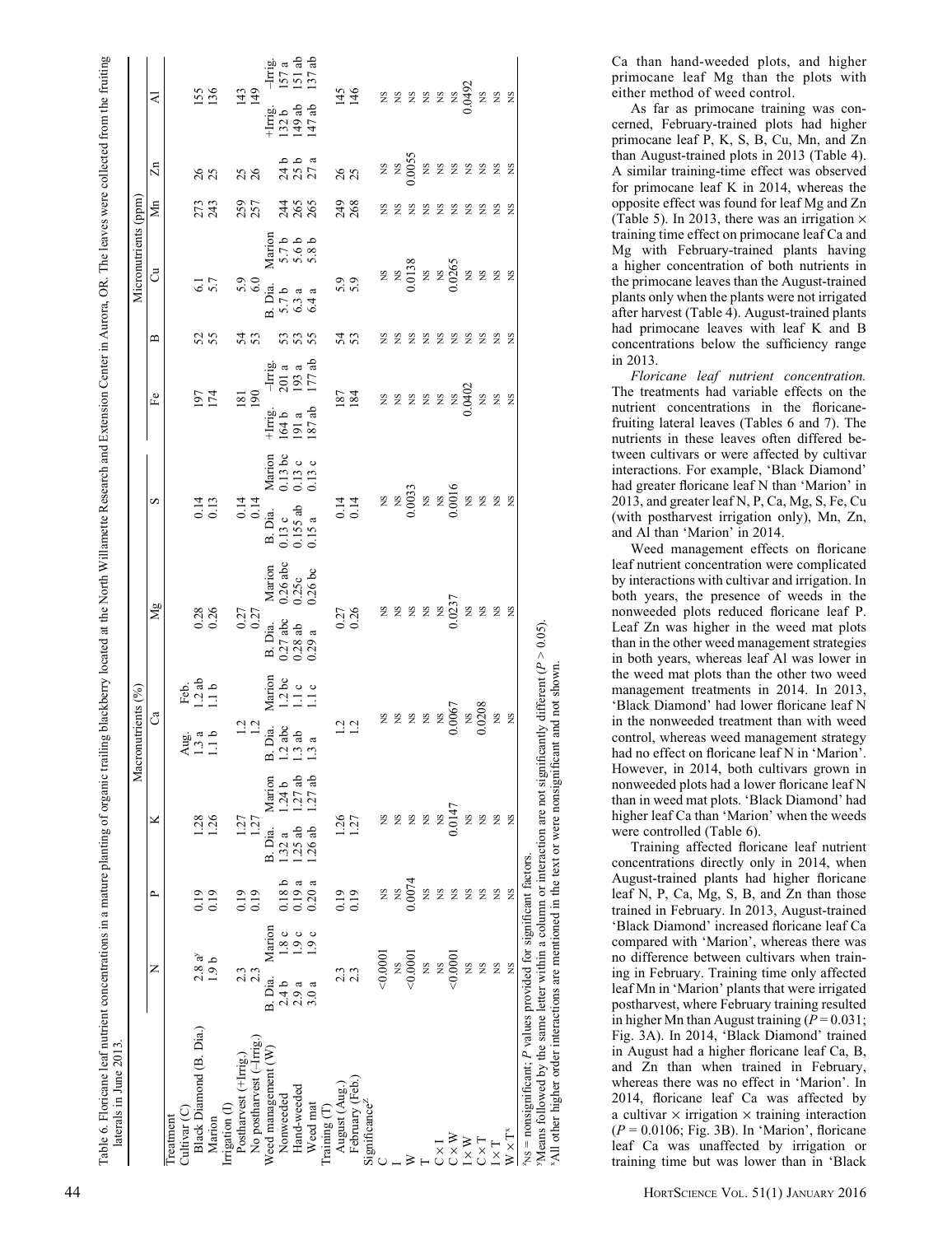|                                       |                  |                               |                   | Macronutrients (%) |                                         |                                                                                                                                                                                                                                                                               |                                                                                                     |                                                                                                                                                                                                                                                                                                                                                              |                                         |                                                                                                |                                                          | Micronutrients (ppm)                                                         |                                        |                                                                                                                                                                                                        |                                                                                       |
|---------------------------------------|------------------|-------------------------------|-------------------|--------------------|-----------------------------------------|-------------------------------------------------------------------------------------------------------------------------------------------------------------------------------------------------------------------------------------------------------------------------------|-----------------------------------------------------------------------------------------------------|--------------------------------------------------------------------------------------------------------------------------------------------------------------------------------------------------------------------------------------------------------------------------------------------------------------------------------------------------------------|-----------------------------------------|------------------------------------------------------------------------------------------------|----------------------------------------------------------|------------------------------------------------------------------------------|----------------------------------------|--------------------------------------------------------------------------------------------------------------------------------------------------------------------------------------------------------|---------------------------------------------------------------------------------------|
|                                       | z                |                               | ≏                 | ×                  |                                         | ී                                                                                                                                                                                                                                                                             | Mg                                                                                                  | S                                                                                                                                                                                                                                                                                                                                                            | $\mathbb{F}^{\mathsf{e}}$               | $\mathbf{\Omega}$                                                                              |                                                          | ්                                                                            | $\rm{Mn}$                              | $\Xi$                                                                                                                                                                                                  | $\preccurlyeq$                                                                        |
| Cultivar <sub>(C)</sub><br>Treatments |                  |                               |                   |                    |                                         |                                                                                                                                                                                                                                                                               |                                                                                                     |                                                                                                                                                                                                                                                                                                                                                              |                                         |                                                                                                |                                                          |                                                                              |                                        |                                                                                                                                                                                                        |                                                                                       |
| Black Diamond (B. Dia.)               |                  | $2.8 a^{y}$                   | 0.28a             |                    |                                         | Feb.<br>1.5 b<br>1.1 c<br>Aug.<br>$1.7a$<br>$1.1c$                                                                                                                                                                                                                            |                                                                                                     |                                                                                                                                                                                                                                                                                                                                                              |                                         | Feb.<br>56 a<br>64 a<br>$\frac{\text{Aug}}{\text{G3}}$ ab                                      | $+1$ miq.<br>71 a<br>53 b                                | $\frac{-\text{Irriq}}{57 \text{ ab}}$                                        |                                        | Feb.<br>29 b<br>21 c<br>$\frac{a}{4}$ a c<br>$\frac{a}{23}$ c                                                                                                                                          |                                                                                       |
| Marion                                | 2.2 <sub>b</sub> |                               | 0.20 <sub>b</sub> | 1.37               |                                         |                                                                                                                                                                                                                                                                               | $0.36a$<br>$0.27b$                                                                                  | $0.171a$<br>$0.128b$                                                                                                                                                                                                                                                                                                                                         | $183a$<br>$136b$                        |                                                                                                |                                                          |                                                                              | $368a$<br>$222b$                       |                                                                                                                                                                                                        | $147a$<br>110 b                                                                       |
| Irrigation (I)                        |                  |                               |                   |                    |                                         |                                                                                                                                                                                                                                                                               |                                                                                                     |                                                                                                                                                                                                                                                                                                                                                              |                                         |                                                                                                |                                                          |                                                                              |                                        |                                                                                                                                                                                                        |                                                                                       |
| Postharvest (+Irrig.)                 | 2.5              |                               | 0.24              | 1.39               |                                         |                                                                                                                                                                                                                                                                               |                                                                                                     | 0.150<br>0.149                                                                                                                                                                                                                                                                                                                                               |                                         |                                                                                                |                                                          | $\overline{6}$                                                               |                                        |                                                                                                                                                                                                        |                                                                                       |
| No postharvest (-Irrig.               | 2.5              |                               | 0.23              | 1.38               |                                         |                                                                                                                                                                                                                                                                               |                                                                                                     |                                                                                                                                                                                                                                                                                                                                                              | 161                                     | $\mathcal{C}$                                                                                  |                                                          |                                                                              |                                        |                                                                                                                                                                                                        | 130                                                                                   |
| Weed management (W)                   | B. Dia           | Marion                        |                   | B. Dia.            |                                         |                                                                                                                                                                                                                                                                               |                                                                                                     |                                                                                                                                                                                                                                                                                                                                                              |                                         |                                                                                                |                                                          |                                                                              |                                        |                                                                                                                                                                                                        |                                                                                       |
| Nonweeded                             | 2.6 <sub>b</sub> |                               | م<br>0.23         | 1.46 a             | Marion<br>1.31 c<br>1.37 abc<br>1.43 ab |                                                                                                                                                                                                                                                                               |                                                                                                     | $0.140c$<br>$0.151b$<br>$0.157a$                                                                                                                                                                                                                                                                                                                             |                                         | 222                                                                                            | $+$ Irriga<br>$33a$<br>$49b$<br>$51b$<br>$67a$<br>$69ab$ | $-\text{I}$ riga<br>$-63$ and and $-63$<br>$-63$ and $-69$<br>$-69$<br>$-69$ |                                        |                                                                                                                                                                                                        |                                                                                       |
| Hand-weeded                           | a<br>2.9         | $2.1 d$<br>$2.3 d$<br>$2.3 d$ | 0.24              | 1.41 abc           |                                         |                                                                                                                                                                                                                                                                               |                                                                                                     |                                                                                                                                                                                                                                                                                                                                                              |                                         |                                                                                                |                                                          |                                                                              |                                        |                                                                                                                                                                                                        |                                                                                       |
| Weed mat                              | 3.0a             |                               | ದ<br>0.25         | 1.35bc             |                                         |                                                                                                                                                                                                                                                                               |                                                                                                     |                                                                                                                                                                                                                                                                                                                                                              | 162<br>155                              |                                                                                                |                                                          |                                                                              |                                        |                                                                                                                                                                                                        |                                                                                       |
| Training (T)                          |                  |                               |                   |                    |                                         |                                                                                                                                                                                                                                                                               |                                                                                                     |                                                                                                                                                                                                                                                                                                                                                              |                                         |                                                                                                |                                                          |                                                                              |                                        |                                                                                                                                                                                                        |                                                                                       |
| August (Aug.                          |                  | 2.6a                          | 0.25a             | $\ddot{3}9$        |                                         |                                                                                                                                                                                                                                                                               |                                                                                                     |                                                                                                                                                                                                                                                                                                                                                              |                                         |                                                                                                |                                                          |                                                                              |                                        |                                                                                                                                                                                                        |                                                                                       |
| February (Feb.)                       | 2.4 b            |                               | 0.23 <sub>b</sub> | 1.39               |                                         | $\begin{array}{ccccccccc}\n1.1 & 1.1 & 1.1 & 0.000 & 0.000 & 0.000 & 0.000 & 0.000 & 0.000 & 0.000 & 0.000 & 0.000 & 0.000 & 0.000 & 0.000 & 0.000 & 0.000 & 0.000 & 0.000 & 0.000 & 0.000 & 0.000 & 0.000 & 0.000 & 0.000 & 0.000 & 0.000 & 0.000 & 0.000 & 0.000 & 0.000 &$ | $\begin{array}{c} 0.32 \\ 0.31 \\ 0.31 \\ 0.31 \\ 0.32 \\ 0.32 \\ 0.31 \\ 0.31 \\ 0.31 \end{array}$ | $0.153$ a<br>$0.146$ b                                                                                                                                                                                                                                                                                                                                       | <b>159</b>                              | $63a$<br>$82828$<br>$82828$<br>$82828$<br>$82820$<br>$825$<br>$825$<br>$825$<br>$825$<br>$825$ |                                                          |                                                                              | 300<br>287<br>287<br>287<br>303<br>303 | $777$<br>$777$<br>$777$<br>$777$<br>$777$<br>$777$<br>$777$<br>$777$<br>$777$<br>$777$<br>$777$<br>$777$<br>$777$<br>$777$<br>$777$<br>$777$<br>$777$<br>$777$<br>$777$<br>$777$<br>$777$<br>$777$<br> | $\begin{array}{c}\n 13.3 & 3 \\  13.2 & 12 \\  12.2 & 12 \\  13.2 & 12\n \end{array}$ |
| Significance <sup>2</sup>             |                  |                               |                   |                    |                                         |                                                                                                                                                                                                                                                                               |                                                                                                     |                                                                                                                                                                                                                                                                                                                                                              |                                         |                                                                                                |                                                          |                                                                              |                                        |                                                                                                                                                                                                        |                                                                                       |
|                                       | 00001            |                               | (0000)            |                    |                                         |                                                                                                                                                                                                                                                                               | $\frac{0.0001}{0.0153}$<br>$\frac{0.0153}{0.0153}$                                                  | $\begin{array}{l} 0.0001\\ \times \  \  \, 0.0001\\ \times \  \  \, 0.0002\\ \times \  \  \, 0.0002\\ \times \  \  \, 0.0002\\ \times \  \  \, 0.0002\\ \times \  \  \, 0.0002\\ \times \  \  \, 0.0001\\ \times \  \  \, 0.0001\\ \times \  \  \, 0.0001\\ \times \  \  \, 0.0001\\ \times \  \  \, 0.0001\\ \times \  \  \, 0.0001\\ \times \  \  \, 0.00$ | 0.0142<br>0.02 2 2 2 2 2 2 2 2 2<br>0.0 |                                                                                                |                                                          |                                                                              | 0.0002                                 |                                                                                                                                                                                                        |                                                                                       |
|                                       | $_{\rm NS}$      |                               | XS.               | XS                 |                                         |                                                                                                                                                                                                                                                                               |                                                                                                     |                                                                                                                                                                                                                                                                                                                                                              |                                         |                                                                                                |                                                          |                                                                              |                                        |                                                                                                                                                                                                        |                                                                                       |
|                                       | 0.0001           |                               | 0.0043            | SN                 |                                         |                                                                                                                                                                                                                                                                               |                                                                                                     |                                                                                                                                                                                                                                                                                                                                                              |                                         |                                                                                                |                                                          |                                                                              |                                        |                                                                                                                                                                                                        |                                                                                       |
|                                       |                  | 0.0001                        | 0.0004            | XS                 |                                         |                                                                                                                                                                                                                                                                               |                                                                                                     |                                                                                                                                                                                                                                                                                                                                                              |                                         |                                                                                                |                                                          |                                                                              |                                        |                                                                                                                                                                                                        |                                                                                       |
| $C \times I$                          |                  | 2                             | ΧS.               | XS                 |                                         |                                                                                                                                                                                                                                                                               |                                                                                                     |                                                                                                                                                                                                                                                                                                                                                              |                                         |                                                                                                |                                                          |                                                                              |                                        |                                                                                                                                                                                                        |                                                                                       |
| $\mathbf{C}\times\mathbf{W}$          |                  | 0.0098                        | XS                | 0.0001             |                                         |                                                                                                                                                                                                                                                                               |                                                                                                     |                                                                                                                                                                                                                                                                                                                                                              |                                         |                                                                                                |                                                          |                                                                              |                                        |                                                                                                                                                                                                        |                                                                                       |
| $I \times W$                          |                  | XS                            | XS                | XS                 |                                         |                                                                                                                                                                                                                                                                               |                                                                                                     |                                                                                                                                                                                                                                                                                                                                                              |                                         |                                                                                                |                                                          |                                                                              |                                        |                                                                                                                                                                                                        |                                                                                       |
| $C \times T$                          |                  | XS.                           | XS                | XS                 |                                         |                                                                                                                                                                                                                                                                               |                                                                                                     |                                                                                                                                                                                                                                                                                                                                                              |                                         |                                                                                                |                                                          |                                                                              | <b>XXXXXXXXX</b>                       |                                                                                                                                                                                                        |                                                                                       |
| $\mathbb{T}\times\mathbb{I}$          | ΧS               |                               | ΧS                | XS                 |                                         |                                                                                                                                                                                                                                                                               |                                                                                                     |                                                                                                                                                                                                                                                                                                                                                              |                                         |                                                                                                |                                                          |                                                                              |                                        |                                                                                                                                                                                                        |                                                                                       |
| $W \times T^*$                        | XS               |                               | XS                | XS                 |                                         |                                                                                                                                                                                                                                                                               |                                                                                                     |                                                                                                                                                                                                                                                                                                                                                              |                                         |                                                                                                |                                                          |                                                                              |                                        |                                                                                                                                                                                                        |                                                                                       |

'Means followed by the same letter within a column or interaction are not significantly different (P > 0.05).<br>'All other higher order interactions are mentioned in the text or were nonsignificant and are not shown. All other higher order interactions are mentioned in the text or were nonsignificant and are not shown.<br>All other higher order interactions are mentioned in the text or were nonsignificant and are not shown. Diamond', whereas in 'Black Diamond', floricane leaf Ca was lowest in plants that received no postharvest irrigation and were February trained. Irrigation did not have a direct effect on any floricane leaf nutrient in either year.

Fruit nutrient concentration. The concentration of nutrients in the fruit was mostly affected by cultivar and weed management (Tables 8 and 9). For example, 'Black Diamond' had higher concentrations of many nutrients in the fruit than 'Marion', including N, P (in 2014 and only with August training), K, S, Fe (2013 only), B, Cu (August-trained plants only in 2014), Mn (in 2014 and with postharvest irrigation only), and Al. 'Marion', on the other hand, often had higher concentrations of Ca (August-trained plants only in 2013 and with weed mat only in 2014), Mn (in 2014 and only with postharvest irrigation or weed mat), and Zn (2013 and only in nonweeded) in the fruit than 'Black Diamond'.

The effects of weed management were varied. In some cases, plants grown with weed control produced fruit with higher concentrations of N (with weed mat in August-trained plants only in 2014), P (with weed mat only in 2014), K (2103 only; in 'Marion' only with weed mat), Mg (2013 only), S (only in 'Black Diamond' in 2013 and with weed mat only in 2014), Fe (2013 only), B (2013 only), Cu (only in 'Black Diamond' in 2013), Mn (only in 2014 in hand-weeded 'Marion'), and Zn (only 'Black Diamond' in 2013 and with weed mat only in 2014) than those in nonweeded plots. Sometimes plants grown with weed mat also had higher concentrations of fruit N (in 2014 only for February-trained plants), P, S (2014 only), and Cu (2014 only) than with handweeding but had lower concentrations of Ca ('Black Diamond' only in 2014) and Mn (only in 2013 when August trained).

Only a few nutrients in the fruit were affected directly by training time (Tables 8 and 9 ). August-trained plants had higher concentrations of Ca ('Marion' in 2013 only) and Mg ('Black Diamond' only in 2014). A significant three-way interaction among cultivar, irrigation, and training time in 2013 revealed that August-trained plants also had a higher concentration of K in the fruit than February-trained plants when 'Black Diamond' was irrigated after harvest ( $P = 0.047$ ; Fig. 4).

Aluminum was the only nutrient in the fruit affected directly by postharvest irrigation (Table 8). In this case, the concentration of Al was greater with than without postharvest irrigation (2013 only).

#### Discussion

In Fall 2012, soil pH was 5.7, and the only nutrients below the recommended levels (Hart et al., 2006) were K and B (Harkins, 2013). Supplemental lime and B were broadcast in early 2013, and K was applied by fertigation (Table 1). Soil pH increased to an average of 5.8 by Fall 2013,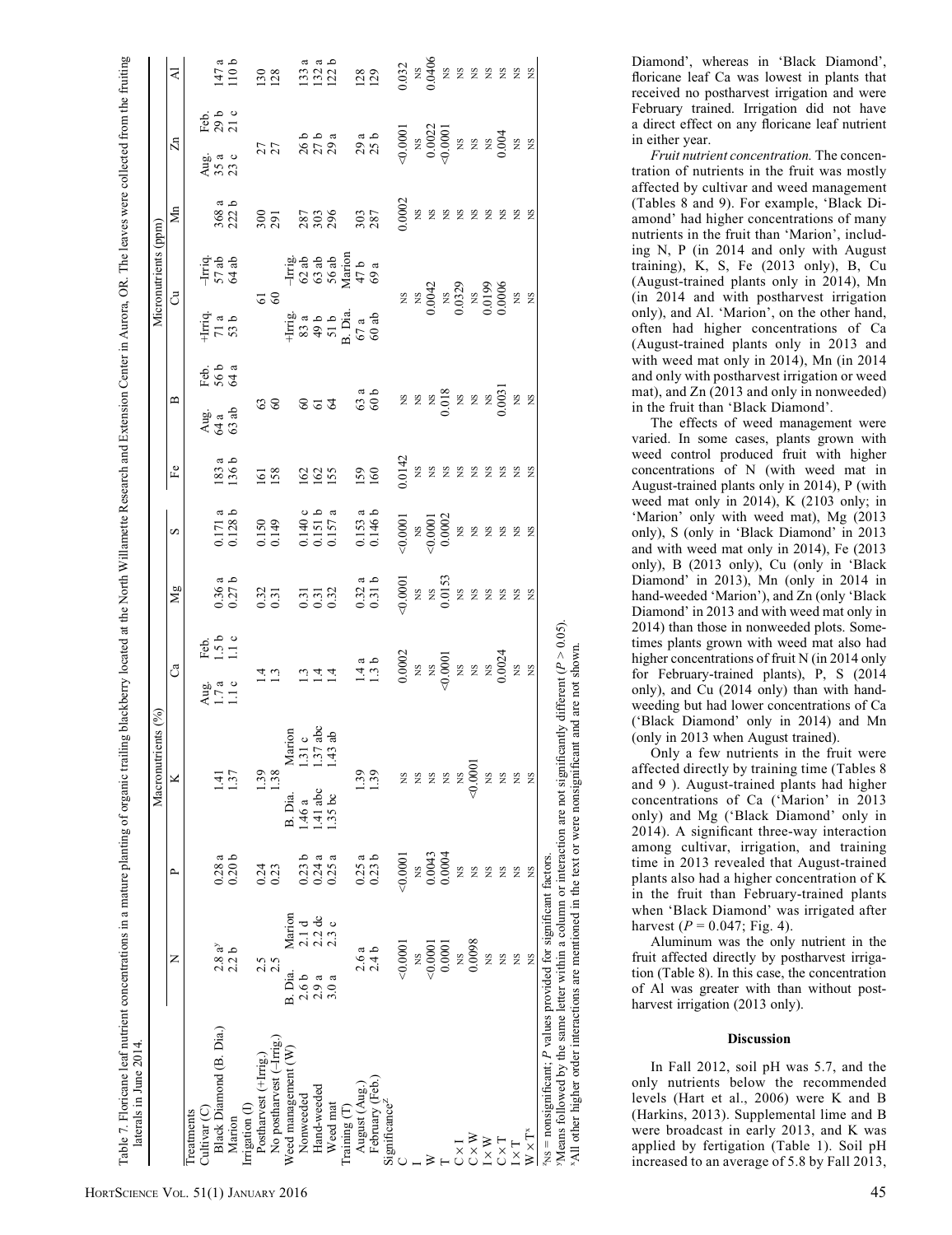

Fig. 3. Effects of irrigation strategy and training time on (A) floricane-fruiting lateral leaf calcium concentration in 2014 ( $P = 0.031$ ) and (**B**) floricane-fruiting lateral leaf manganese concentration in 2013 (P = 0.0106) in mature organic 'Black Diamond' and 'Marion' trailing blackberry grown at the North Willamette Research and Extension Center in Aurora, OR. Mean  $\pm$  sE; means followed by the same letter within the interaction presented are not significantly different ( $P > 0.05$ ).

but soil B and K were still low. Additional B and K fertilizer were applied in Spring 2014, which resulted in a slight increase in soil levels by Fall 2014. In blueberry (Vaccinium corymbosum L.), soil K also increased over time when plants were fertilized with fish emulsion (Larco et al., 2013). Primocane leaf B concentration was below the sufficiency range throughout the study, including during the establishment years (Harkins et al., 2014).

Soil K under weed mat was higher than the other weed management treatments, although still below the recommended threshold (Hart et al., 2006). Primocane leaf %K was also below the sufficiency range. Interestingly, 'Black Diamond' had higher floricane leaf %K in the nonweeded treatment than the weed mat treatment in 2014. However, it is not clear from these data if the nutrient content (as opposed to concentration) was actually different, and this effect was not observed during the establishment years (Harkins et al., 2014) or in 2013. Harkins et al. (2014) found that the amount of K removed from the field in fruit and floricane prunings during the first fruiting year ranged from 36 to 82 kg $\cdot$ ha<sup>-1</sup>, depending on the weed management treatment. If K removal was similar in the current study, it would have exceeded the amount of K that was applied (Table 1), implying that K would not be replenished in the soil at the rate it was being removed. Primocane leaf K concentrations were highest in 2012 (Harkins et al., 2014) and lowest in 2014, indicating that this may have indeed been taking place. Even though soil K increased over the study period, additional fertilizer K or use of another fertilizer source with a higher K content appeared necessary to provide enough K in this production system since soil and primocane leaf levels were consistently low.

Plant tissue nutrient concentrations did not appear to be consistently related to soil nutrient level across treatments. For instance, although soil Ca was highest under weed mat, Ca concentration was actually lower in plant tissues grown with weed mat than those with at least one of the other weed management treatments, including the fruit in 2013, floricane tissue sampled during caning out at the end of July in 2013 (Dixon, 2015), 'Black Diamond' floricane leaves and fruit in 2014, and primocane tissue from plants without postharvest irrigation sampled at the end of the year during the dormant period (Dixon, 2015). The only plant tissue grown with weed mat that had higher Ca than the nonweeded treatment was 'Marion' floricane leaves in 2014.

Soil Ca increased over the 3 years in the nonweeded and weed mat treatments and was higher under weed mat than the other weed management strategies. Soil Mg was higher with weed mat than with handweeding. Increases in these nutrients were likely because of the lime applied during the study period. Differences in soil Ca and Mg did not translate into similar patterns in primocane leaves, floricane leaves, or fruit. Fruit and floricane leaf concentrations of Ca and Mg tended to be slightly higher in 2014 than 2013, although this was not seen in primocane leaves.

The soil in the weed mat plots was drier during soil sampling than in the other weed management plots (E. Dixon, personal observation) and had a higher organic matter content, likely due to increased root growth over the study (Dixon et al., 2015). There may have been less leaching of soil cations in the drier treatments (i.e., no postharvest irrigation and weed mat). Lime and B were applied by broadcasting the products on top of the weed mat. Because of the weed management treatment response observed, it is clear that nutrients are able to pass through the weed mat to the soil with relative ease. Landscape fabrics have previously been shown to be permeable to organically derived N and P (Zibilske, 2010). Interestingly, although the soil pH increased from 2012 to 2014 in the weed mat treatment, the hand-weeded and nonweeded plots saw no change in soil pH.

Primocane leaf nutrient analysis is an important tool used by growers to develop and modify nutrient management programs. The nutrient concentrations of primocane leaves sampled in late July to early August are compared with published standards (Hart et al., 2006) with the goal of improving the nutrient status of the subsequent floricanes (the following year) through fertilization in autumn or spring (Strik and Bryla, 2015). In our study, primocane leaf concentrations of N, K, Ca, Mg, and B were low or below the recommended sufficiency ranges in one or both years, similar to what Harkins et al. (2014) found during the establishment years, although in their case, K was sufficient in the planting. In the 4 years of primocane leaf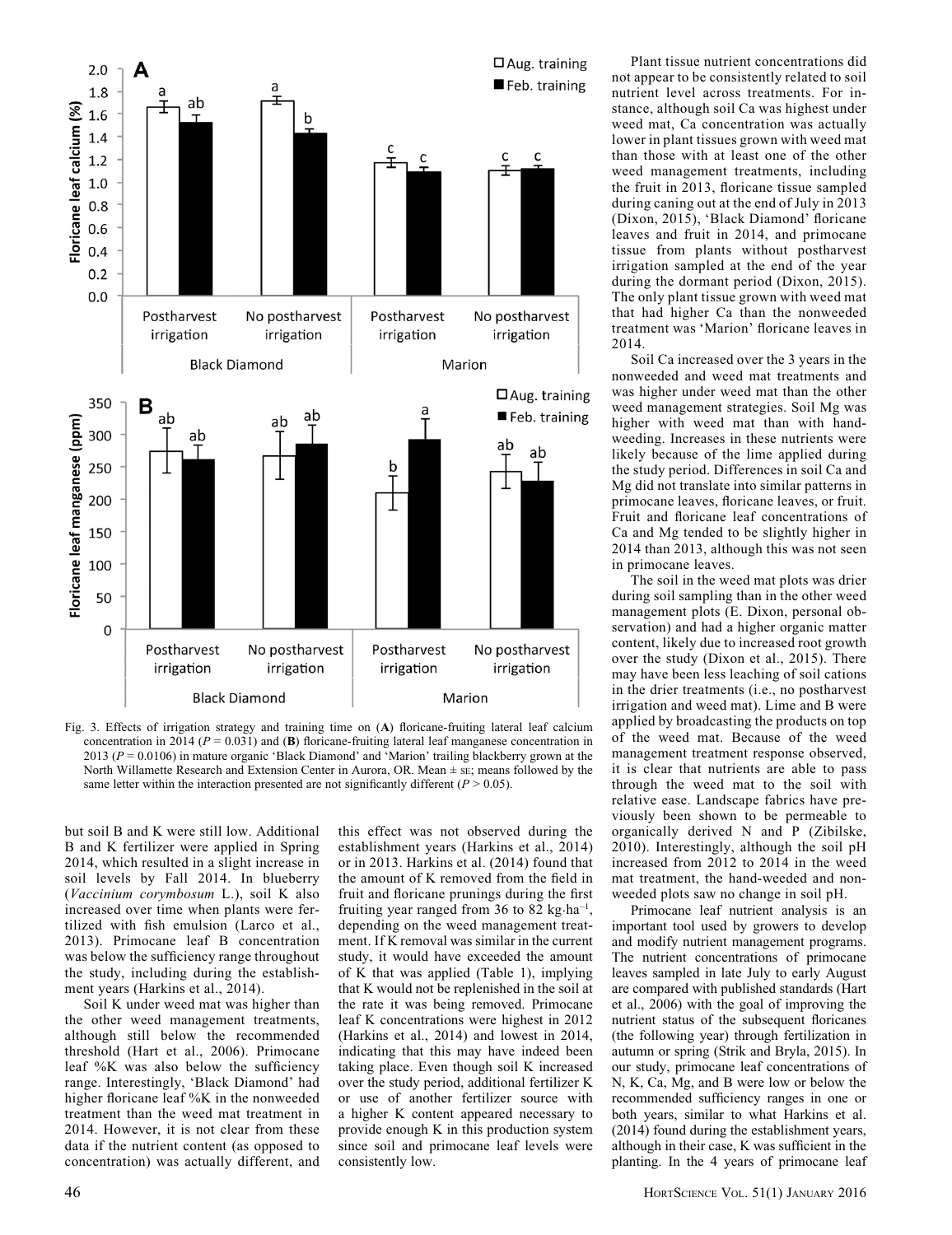|                                                                                                                                                                                                                                                                                                   |                     |                   |                         |                       | Macronutrients (%)                                                                                                 |                          |                                             |                                                                                                                                                   |                                      |                                                     |                                                                                                                                                                                                                                                                                                                                                           | Micronutrients (ppm)                                  |                                                                                                                                                                                                                                                                                                                                                                                                                                                                                         |                       |
|---------------------------------------------------------------------------------------------------------------------------------------------------------------------------------------------------------------------------------------------------------------------------------------------------|---------------------|-------------------|-------------------------|-----------------------|--------------------------------------------------------------------------------------------------------------------|--------------------------|---------------------------------------------|---------------------------------------------------------------------------------------------------------------------------------------------------|--------------------------------------|-----------------------------------------------------|-----------------------------------------------------------------------------------------------------------------------------------------------------------------------------------------------------------------------------------------------------------------------------------------------------------------------------------------------------------|-------------------------------------------------------|-----------------------------------------------------------------------------------------------------------------------------------------------------------------------------------------------------------------------------------------------------------------------------------------------------------------------------------------------------------------------------------------------------------------------------------------------------------------------------------------|-----------------------|
|                                                                                                                                                                                                                                                                                                   | z                   | $\mathbf{r}$      | ×                       |                       | $C^{\mathbf{a}}$                                                                                                   |                          | Mg                                          | S                                                                                                                                                 | $\mathbf{F}$ e                       | $\mathbf{\Omega}$                                   | ්                                                                                                                                                                                                                                                                                                                                                         | Мn                                                    | $\overline{\mathbb{Z}}$                                                                                                                                                                                                                                                                                                                                                                                                                                                                 | K                     |
| Cultivar <sub>(C)</sub><br>Treatment                                                                                                                                                                                                                                                              |                     |                   |                         |                       |                                                                                                                    |                          |                                             |                                                                                                                                                   |                                      |                                                     |                                                                                                                                                                                                                                                                                                                                                           |                                                       |                                                                                                                                                                                                                                                                                                                                                                                                                                                                                         |                       |
| Black Diamond (B. Dia.)                                                                                                                                                                                                                                                                           | 1.4a <sup>y</sup>   |                   | 1.08a                   |                       | $\frac{\text{Aug}}{0.15}$ b<br>0.15 b                                                                              | Feb.<br>0.15 b<br>0.17 b |                                             |                                                                                                                                                   |                                      |                                                     |                                                                                                                                                                                                                                                                                                                                                           |                                                       |                                                                                                                                                                                                                                                                                                                                                                                                                                                                                         |                       |
| Irrigation (I)<br>Marion                                                                                                                                                                                                                                                                          | 1.2 <sub>b</sub>    | $\frac{20}{0.20}$ | 0.88 b                  |                       |                                                                                                                    |                          | $\begin{array}{c} 0.10 \\ 0.11 \end{array}$ | $0.078a$<br>$0.064b$                                                                                                                              | $27a$<br>$23b$                       | $\begin{smallmatrix} a \\ 9 \\ b \end{smallmatrix}$ | $4.8a$<br>$4.5b$                                                                                                                                                                                                                                                                                                                                          | $\frac{32}{31}$                                       | $\frac{14}{16}a$                                                                                                                                                                                                                                                                                                                                                                                                                                                                        | م <del>ه</del><br>238 |
| Postharvest                                                                                                                                                                                                                                                                                       | 1.3                 | 0.20              | 0.99                    |                       |                                                                                                                    |                          |                                             | 0.070                                                                                                                                             |                                      |                                                     |                                                                                                                                                                                                                                                                                                                                                           |                                                       |                                                                                                                                                                                                                                                                                                                                                                                                                                                                                         | a                     |
| No postharvest                                                                                                                                                                                                                                                                                    | 1.3                 | 0.20              | 0.97                    |                       | $\frac{0.16}{0.17}$                                                                                                |                          | $\frac{11}{0.11}$                           | 0.071                                                                                                                                             | 234                                  | $\frac{1}{2}$                                       | $4.5 + 4.7$                                                                                                                                                                                                                                                                                                                                               | 33                                                    | $15 \overline{)}$                                                                                                                                                                                                                                                                                                                                                                                                                                                                       | م<br>221              |
| Weed management (W)                                                                                                                                                                                                                                                                               |                     |                   | B. Dia.                 | Marion                |                                                                                                                    |                          |                                             | B. Dia.                                                                                                                                           |                                      |                                                     | B. Dia.                                                                                                                                                                                                                                                                                                                                                   |                                                       | B. Dia.                                                                                                                                                                                                                                                                                                                                                                                                                                                                                 |                       |
| Nonweeded                                                                                                                                                                                                                                                                                         | 1.2 <sub>b</sub>    | ပ<br>0.19         | 1.00 <sub>b</sub>       |                       |                                                                                                                    |                          |                                             | Marion<br>$0.061c$<br>$0.065c$<br>0.070 b                                                                                                         |                                      |                                                     | Marion<br>4.3 c<br>4.5 c<br>4.6 bc                                                                                                                                                                                                                                                                                                                        | E 3 3 3<br>E 3 3 3<br>E 3 3 3<br>aja<br>43330<br>4338 | Marion<br>15 ab<br>15 ab<br>16 a                                                                                                                                                                                                                                                                                                                                                                                                                                                        |                       |
| Hand-weeded                                                                                                                                                                                                                                                                                       | ದ<br>$\ddot{c}$     | 0.20 <sub>b</sub> | $\mathfrak{a}$<br>$\Xi$ | $0.85 d$<br>$0.88 cd$ |                                                                                                                    |                          |                                             | $0.080\,\mathrm{a}$                                                                                                                               | baa<br>A S S<br>A S S                |                                                     | $4.3 c$<br>$4.9 ab$<br>$5.2 a$                                                                                                                                                                                                                                                                                                                            |                                                       | 0<br>145<br>15                                                                                                                                                                                                                                                                                                                                                                                                                                                                          |                       |
| Weed mat                                                                                                                                                                                                                                                                                          | ದ<br>$\overline{4}$ | a<br>0.21:        | 1.13a                   | 0.92c                 | $\begin{array}{c} 0.17 \text{ a} \\ 0.17 \text{ a} \\ 0.16 \text{ b} \end{array}$                                  |                          | $0.10 b$<br>$0.11 a$<br>$0.11 a$            | $0.066$ bc<br>0.083a                                                                                                                              |                                      | $0.3a$<br>$0.01a$                                   |                                                                                                                                                                                                                                                                                                                                                           |                                                       |                                                                                                                                                                                                                                                                                                                                                                                                                                                                                         | $\frac{205}{200}$     |
| Training (T                                                                                                                                                                                                                                                                                       |                     |                   |                         |                       |                                                                                                                    |                          |                                             |                                                                                                                                                   |                                      |                                                     |                                                                                                                                                                                                                                                                                                                                                           |                                                       |                                                                                                                                                                                                                                                                                                                                                                                                                                                                                         |                       |
| August (Aug.                                                                                                                                                                                                                                                                                      | $\mathbf{r}$        | 0.20              | 1.01                    | a                     |                                                                                                                    |                          |                                             |                                                                                                                                                   |                                      |                                                     |                                                                                                                                                                                                                                                                                                                                                           |                                                       |                                                                                                                                                                                                                                                                                                                                                                                                                                                                                         |                       |
| February (Feb.)                                                                                                                                                                                                                                                                                   | 1.3                 | 0.19              | 0.95b                   |                       | $0.17a$<br>$0.16b$                                                                                                 |                          | $\begin{array}{c} 0.11 \\ 0.10 \end{array}$ | $\!\!\!\begin{array}{c} 0.071 \\ 0.070 \end{array}$                                                                                               | 25                                   | $\frac{10}{10}$                                     | $\begin{array}{cc} 4.6 \\ 4.7 \\ 0.0012 \\ 0.0000 \\ \textrm{0.0000} \\ 0.0453 \\ 0.0453 \\ \textrm{x} \times 2.8 \\ 0.0433 \\ \textrm{y} \times 2.8 \\ 0.0433 \\ \textrm{y} \times 2.8 \\ 0.0433 \\ \textrm{y} \times 2.8 \\ 0.0433 \\ \textrm{y} \times 2.8 \\ 0.0433 \\ \textrm{y} \times 2.8 \\ 0.0433 \\ \textrm{y} \times 2.8 \\ 0.0433 \\ \textrm$ | 32                                                    | $\frac{5}{5}$                                                                                                                                                                                                                                                                                                                                                                                                                                                                           | 202                   |
| Significance <sup>2</sup>                                                                                                                                                                                                                                                                         |                     |                   |                         |                       |                                                                                                                    |                          |                                             |                                                                                                                                                   |                                      |                                                     |                                                                                                                                                                                                                                                                                                                                                           |                                                       |                                                                                                                                                                                                                                                                                                                                                                                                                                                                                         |                       |
|                                                                                                                                                                                                                                                                                                   | 0.0057              | SN                | 0.0007                  |                       | 0.0152                                                                                                             |                          | 0.0053                                      | $\begin{array}{c} <\!\! 0.0001\\ \times\!\! 0.0001\\ \times\!\! 0.0001\\ \times\!\! 0.0021\\ \times\!\! 0.0021\\ \times\!\! 0.0021\\ \end{array}$ | $0.0095$<br>$^{NS}_{N5}$<br>$0.0225$ | $0.0003$<br>NS<br>$0.0006$                          |                                                                                                                                                                                                                                                                                                                                                           | ΧS                                                    | $\begin{array}{c} 0.0023 \\ \times 8 \\ \times 0.0001 \\ \times 8 \\ \times 8 \\ \times 93 \\ \times 93 \\ \times 93 \\ \times 93 \\ \times 93 \\ \times 93 \\ \times 93 \\ \times 93 \\ \times 93 \\ \times 93 \\ \times 93 \\ \times 93 \\ \times 93 \\ \times 93 \\ \times 93 \\ \times 93 \\ \times 93 \\ \times 93 \\ \times 93 \\ \times 93 \\ \times 93 \\ \times 93 \\ \times 93 \\ \times 93 \\ \times 93 \\ \times 93 \\ \times 93 \\ \times 93 \\ \times 93 \\ \times 93 \\$ | 0.0257<br>0.0172      |
|                                                                                                                                                                                                                                                                                                   | XS                  | Š                 | XS                      |                       |                                                                                                                    |                          |                                             |                                                                                                                                                   |                                      |                                                     |                                                                                                                                                                                                                                                                                                                                                           | $_{\rm NS}$                                           |                                                                                                                                                                                                                                                                                                                                                                                                                                                                                         |                       |
|                                                                                                                                                                                                                                                                                                   | 0.000               | 0.000             | 0.000                   |                       |                                                                                                                    |                          |                                             |                                                                                                                                                   |                                      |                                                     |                                                                                                                                                                                                                                                                                                                                                           | ΧS                                                    |                                                                                                                                                                                                                                                                                                                                                                                                                                                                                         |                       |
|                                                                                                                                                                                                                                                                                                   | Σλ                  | S                 | 0.0001                  |                       |                                                                                                                    |                          | $^{188}_{0.0001}$                           |                                                                                                                                                   |                                      |                                                     |                                                                                                                                                                                                                                                                                                                                                           | <b>222222</b>                                         |                                                                                                                                                                                                                                                                                                                                                                                                                                                                                         |                       |
| X                                                                                                                                                                                                                                                                                                 | SN                  | S                 | XS                      |                       |                                                                                                                    |                          |                                             |                                                                                                                                                   |                                      |                                                     |                                                                                                                                                                                                                                                                                                                                                           |                                                       |                                                                                                                                                                                                                                                                                                                                                                                                                                                                                         |                       |
| $\cong$ $\times$ $\vee$                                                                                                                                                                                                                                                                           | SN                  | <b>S</b>          | 0.0467                  |                       |                                                                                                                    |                          |                                             |                                                                                                                                                   |                                      |                                                     |                                                                                                                                                                                                                                                                                                                                                           |                                                       |                                                                                                                                                                                                                                                                                                                                                                                                                                                                                         |                       |
| $\times$ W                                                                                                                                                                                                                                                                                        | SN                  | <b>S</b>          | XS                      |                       |                                                                                                                    |                          |                                             |                                                                                                                                                   |                                      |                                                     |                                                                                                                                                                                                                                                                                                                                                           |                                                       |                                                                                                                                                                                                                                                                                                                                                                                                                                                                                         |                       |
| $T \times T$                                                                                                                                                                                                                                                                                      | SN                  | <b>S</b>          | XS                      |                       | $\begin{array}{c} \tt NS \\ 0.0023 \\ \tt 0.0289 \\ \tt NS \\ \tt NS \\ \tt NS \\ \tt NS \\ \tt 0.008 \end{array}$ |                          |                                             |                                                                                                                                                   | <b>22222222</b>                      | 2222222                                             |                                                                                                                                                                                                                                                                                                                                                           |                                                       |                                                                                                                                                                                                                                                                                                                                                                                                                                                                                         | 22222222              |
|                                                                                                                                                                                                                                                                                                   | <b>NS</b>           | <b>S</b>          | XS                      |                       | $_{\rm NS}$                                                                                                        |                          |                                             |                                                                                                                                                   |                                      |                                                     |                                                                                                                                                                                                                                                                                                                                                           | $^{15}$ M <sub>3</sub>                                |                                                                                                                                                                                                                                                                                                                                                                                                                                                                                         |                       |
| $W \times T^*$                                                                                                                                                                                                                                                                                    | Ş                   | <b>SN</b>         | XS                      |                       | $_{\rm NS}$                                                                                                        |                          |                                             |                                                                                                                                                   |                                      |                                                     |                                                                                                                                                                                                                                                                                                                                                           |                                                       |                                                                                                                                                                                                                                                                                                                                                                                                                                                                                         |                       |
| Means followed by the same letter within a column or interaction are not significantly different $(P > 0.05)$ .<br>All other higher order interactions are mentioned in the text or were nonsignificant and are not shown.<br>$NS$ = nonsignificant; $P$ values provided for significant factors. |                     |                   |                         |                       |                                                                                                                    |                          |                                             |                                                                                                                                                   |                                      |                                                     |                                                                                                                                                                                                                                                                                                                                                           |                                                       |                                                                                                                                                                                                                                                                                                                                                                                                                                                                                         |                       |
|                                                                                                                                                                                                                                                                                                   |                     |                   |                         |                       |                                                                                                                    |                          |                                             |                                                                                                                                                   |                                      |                                                     |                                                                                                                                                                                                                                                                                                                                                           |                                                       |                                                                                                                                                                                                                                                                                                                                                                                                                                                                                         |                       |

one, 'Black Diamond' always had a lower leaf N than 'Marion' and was at the very bottom or below the sufficiency range, a response also observed by Fernandez-Salvador et al. (2015a). In another study, 'Black Diamond' had the lowest primocane leaf N among six cultivars tested, not including 'Marion' (Fernandez-Salvador et al., 2015b). It is unclear whether 'Black Diamond' requires less N than 'Marion' or if the N content of the plants was in balance relative to yield, with less N allocated to primocane leaves, but more to other plant parts such as fruit, floricane leaves, and floricane tissue (Dixon, 2015). 'Black Diamond' produced 2 t·ha–1 more fruit than 'Marion' in 2012 (Harkins et al., 2013). In 2013 and 2014, the cultivars did not significantly differ in yield (Dixon et al., 2015). Although some of the primocane leaf nutrients were at the low end of the sufficiency range, or even below the range for some treatments, yield was generally in the expected range, except in nonweeded plots and in August-trained 'Marion' plants in 2014, which experienced cold damage (Dixon et al., 2015). It is possible that the two cultivars were allocating N differently, as 'Black Diamond' had a higher %N in floricane leaves and fruit during the first year of production (Harkins et al., 2014) and the following 2 years. 'Black Diamond' also had higher floricane %N and tended to have higher primocane %N than 'Marion' (Dixon, 2015). Nelson and Martin (1986) found that the rate of applied fertilizer N and K were better predictors of yield in 'Thornless Evergreen' blackberry than primocane leaf or soil nutrient concentrations, although they still considered primocane leaf nutrient samples as the best indicator for plant nutrient needs in the following year. Since the recommended nutrient standards were primarily developed using data from 'Marion' (Hart et al., 2006), it is possible that other cultivars are not well represented by these sufficiency ranges. Primocane tissues (cane and nonsenescent leaves) were also higher in 'Marion' for %P, whereas floricane tissues had a higher %P in 'Black Diamond' (Dixon, 2015).

testing included in that study and the present

Leaves were not washed before analysis (a standard sampling practice, Hart et al., 2006), so nutrients such as Fe and Al may be highly variable because of soil contamination. Copper fungicide applied in Mar. and Apr. 2014 resulted in an order of magnitude increase of Cu in the 2014 floricane-fruiting lateral leaves compared with the prior year. Soil Cu levels were also almost doubled from 2013 to 2014. Despite increased soil and floricane leaf Cu, primocane leaf Cu did not increase in 2014 and was again at the low end of the sufficiency range.

The cultivar by weed management interaction on floricane leaf %N suggested that 'Black Diamond' was less effective at competing with weeds for N than 'Marion'. In both years, there was a much larger reduction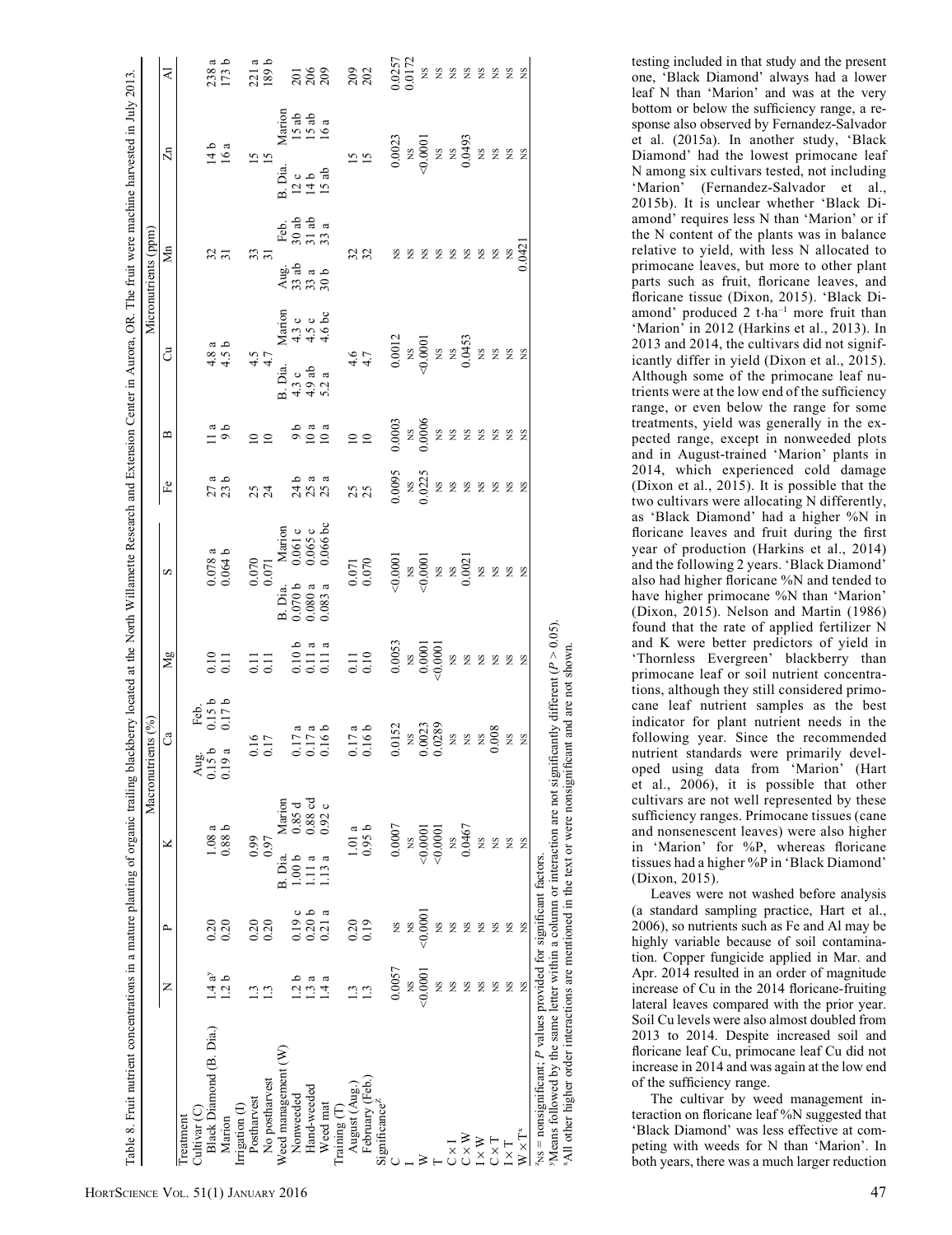|                                                                |                   |               |                   |                  | Macronutrients (%)                                                                                                                                                                                                                                                                                                                                                                                                                                                                       |                                              |                                                                                                                                                                                                                                             |                             |                                               |                                                                                                                 |                |                                   |                                                                                |                          | Micronutrients (ppm)                                                          |                                        |                                                                                                                                                                                                                                                                                                               |                       |
|----------------------------------------------------------------|-------------------|---------------|-------------------|------------------|------------------------------------------------------------------------------------------------------------------------------------------------------------------------------------------------------------------------------------------------------------------------------------------------------------------------------------------------------------------------------------------------------------------------------------------------------------------------------------------|----------------------------------------------|---------------------------------------------------------------------------------------------------------------------------------------------------------------------------------------------------------------------------------------------|-----------------------------|-----------------------------------------------|-----------------------------------------------------------------------------------------------------------------|----------------|-----------------------------------|--------------------------------------------------------------------------------|--------------------------|-------------------------------------------------------------------------------|----------------------------------------|---------------------------------------------------------------------------------------------------------------------------------------------------------------------------------------------------------------------------------------------------------------------------------------------------------------|-----------------------|
|                                                                | z                 | ≏             |                   | ×                | ී                                                                                                                                                                                                                                                                                                                                                                                                                                                                                        |                                              | Mg                                                                                                                                                                                                                                          |                             |                                               | S                                                                                                               | F <sub>e</sub> | $\mathbf{\underline{\mathsf{m}}}$ | ්                                                                              |                          | $\sum_{n=1}^{\infty}$                                                         |                                        | $\mathbb{Z}n$                                                                                                                                                                                                                                                                                                 | ₹                     |
| Black Diamond (B. Dia.)<br>Cultivar <sub>(C)</sub><br>reatment | 1.3a <sup>y</sup> | 0.24a<br>Aug. | $0.23$ ab<br>Feb. | 2a               |                                                                                                                                                                                                                                                                                                                                                                                                                                                                                          |                                              | Aug.<br>0.132 a<br>0.130 ab                                                                                                                                                                                                                 | Feb.<br>0.125 b<br>0.130 ab | Aug.<br>0.102 a<br>0.078 b                    | Feb.<br>0.098 a<br>0.081 b                                                                                      |                |                                   | Aug.<br>8.7 a<br>7.2 c                                                         | Feb.<br>8.5 ab<br>7.8 bc | $+$ Irrig.<br>33 b<br>37 a                                                    | $\frac{-\text{Im} g}{35 \text{ ab}}$   |                                                                                                                                                                                                                                                                                                               |                       |
| Marion                                                         | 1.2 <sub>b</sub>  | 0.21c         | 0.22bc            | 1.0 <sub>b</sub> | $0.19 b$<br>$0.23 a$                                                                                                                                                                                                                                                                                                                                                                                                                                                                     |                                              |                                                                                                                                                                                                                                             |                             |                                               |                                                                                                                 | 32             | $\frac{a}{10}$                    |                                                                                |                          |                                                                               |                                        | $\frac{8}{18}$                                                                                                                                                                                                                                                                                                | $\frac{94}{8}a$       |
| Irrigation (I)                                                 |                   |               |                   |                  |                                                                                                                                                                                                                                                                                                                                                                                                                                                                                          |                                              |                                                                                                                                                                                                                                             |                             |                                               |                                                                                                                 |                |                                   |                                                                                |                          |                                                                               |                                        |                                                                                                                                                                                                                                                                                                               |                       |
| No postharvest (-Irrig.<br>Postharvest $(+\text{Irrig.})$      | 1.2<br>1.3        | 0.23<br>0.23  |                   |                  | $\frac{0.21}{0.21}$                                                                                                                                                                                                                                                                                                                                                                                                                                                                      |                                              | 0.130<br>0.129                                                                                                                                                                                                                              |                             | $0.089$<br>$0.090$                            |                                                                                                                 | 34             |                                   | $\begin{smallmatrix}8.0\\8.1\end{smallmatrix}$                                 |                          | 334                                                                           |                                        | $\frac{8}{18}$                                                                                                                                                                                                                                                                                                | ವ ಪ                   |
| Weed management (W)                                            | Feb.<br>Aug.      |               |                   |                  | B. Dia.                                                                                                                                                                                                                                                                                                                                                                                                                                                                                  |                                              |                                                                                                                                                                                                                                             |                             |                                               |                                                                                                                 |                |                                   |                                                                                |                          | B. Dia.                                                                       |                                        |                                                                                                                                                                                                                                                                                                               |                       |
| Nonweeded                                                      | 1.3abc<br>1.2c    | 0.22 b        |                   |                  |                                                                                                                                                                                                                                                                                                                                                                                                                                                                                          | Marion<br>$0.23$ a<br>$0.23$ ab<br>$0.22$ ab |                                                                                                                                                                                                                                             |                             |                                               |                                                                                                                 | 33             |                                   |                                                                                |                          |                                                                               | Marion<br>$32 bc$<br>$37 a$<br>$36 ab$ |                                                                                                                                                                                                                                                                                                               |                       |
| Hand-weeded                                                    | 1.2bc<br>1.3abc   | 0.22 b        |                   | Ξ                | $0.20$ ab<br>$0.19$ b                                                                                                                                                                                                                                                                                                                                                                                                                                                                    |                                              |                                                                                                                                                                                                                                             |                             |                                               |                                                                                                                 | 334            |                                   |                                                                                |                          | $\begin{array}{l} 35 \text{ abc}\\ 34 \text{ abc}\\ 31 \text{ c} \end{array}$ |                                        | $\frac{17}{18}$ a a<br>19 a                                                                                                                                                                                                                                                                                   | 738                   |
| Weed mat                                                       | 3a<br>1.3ab       | 0.23:         | ದ                 |                  | 0.16c                                                                                                                                                                                                                                                                                                                                                                                                                                                                                    |                                              | $\begin{array}{c} 0.129 \\ 0.131 \\ 0.131 \end{array}$                                                                                                                                                                                      |                             |                                               | $0.089 b$<br>$0.088 b$<br>$0.092 a$                                                                             |                |                                   | $\begin{array}{c} 8.1 \text{ a} \\ 7.6 \text{ b} \\ 8.4 \text{ a} \end{array}$ |                          |                                                                               |                                        |                                                                                                                                                                                                                                                                                                               |                       |
| Training $(\Gamma)$                                            |                   |               |                   |                  |                                                                                                                                                                                                                                                                                                                                                                                                                                                                                          |                                              |                                                                                                                                                                                                                                             |                             |                                               |                                                                                                                 |                |                                   |                                                                                |                          |                                                                               |                                        |                                                                                                                                                                                                                                                                                                               |                       |
| August (Aug.)                                                  |                   | 0.23          |                   |                  |                                                                                                                                                                                                                                                                                                                                                                                                                                                                                          |                                              |                                                                                                                                                                                                                                             |                             |                                               |                                                                                                                 | 33             | $\equiv$ $\equiv$                 | $\frac{6}{8}$                                                                  |                          | 334                                                                           |                                        | $\frac{18}{18}$                                                                                                                                                                                                                                                                                               | $\overline{\text{}}8$ |
| February (Feb.                                                 | $\overline{1}$    | 0.22          |                   |                  | $\frac{0.21}{0.21}$                                                                                                                                                                                                                                                                                                                                                                                                                                                                      |                                              | $0.131a$<br>$0.127b$                                                                                                                                                                                                                        |                             | $\begin{array}{c} 0.090 \\ 0.089 \end{array}$ |                                                                                                                 |                |                                   |                                                                                |                          |                                                                               |                                        |                                                                                                                                                                                                                                                                                                               |                       |
| Significance <sup>2</sup>                                      |                   |               |                   |                  |                                                                                                                                                                                                                                                                                                                                                                                                                                                                                          |                                              |                                                                                                                                                                                                                                             |                             |                                               |                                                                                                                 |                |                                   |                                                                                |                          |                                                                               |                                        |                                                                                                                                                                                                                                                                                                               |                       |
|                                                                | 0.0005            | 0.0128        |                   | 0.0002           | $\begin{array}{r} 0.0152 \\ \times 8 \\ \times 0.0001 \\ \times 8 \\ \times 8 \\ \times 10013 \\ \times 9 \\ \times 9 \\ \times 9 \\ \times 9 \\ \times 10 \\ \times 10 \\ \times 10 \\ \times 10 \\ \times 10 \\ \times 10 \\ \times 10 \\ \times 10 \\ \times 10 \\ \times 10 \\ \times 10 \\ \times 10 \\ \times 10 \\ \times 10 \\ \times 10 \\ \times 10 \\ \times 10 \\ \times 10 \\ \times 10 \\ \times 10 \\ \times 10 \\ \times 10 \\ \times 10 \\ \times 10 \\ \times 10 \\ \$ |                                              |                                                                                                                                                                                                                                             |                             |                                               | $\begin{array}{c} 0.0002 \\ \text{NS} \\ 0.0339 \\ \text{NS} \\ \text{NS} \\ \text{NS} \\ 0.045 \\ \end{array}$ | SN             | 0.0006                            |                                                                                |                          |                                                                               |                                        |                                                                                                                                                                                                                                                                                                               | 0.0266                |
|                                                                | XS                | XS            |                   | <b>S</b>         |                                                                                                                                                                                                                                                                                                                                                                                                                                                                                          |                                              |                                                                                                                                                                                                                                             |                             |                                               |                                                                                                                 | SN             |                                   |                                                                                |                          |                                                                               |                                        |                                                                                                                                                                                                                                                                                                               | <b>S</b> S            |
|                                                                | 0.0013            | 0.018         |                   | SN               |                                                                                                                                                                                                                                                                                                                                                                                                                                                                                          |                                              |                                                                                                                                                                                                                                             |                             |                                               |                                                                                                                 | SN             | <b>SX</b>                         |                                                                                |                          |                                                                               |                                        |                                                                                                                                                                                                                                                                                                               |                       |
|                                                                | XS.               | XS            |                   | <b>S</b>         |                                                                                                                                                                                                                                                                                                                                                                                                                                                                                          |                                              |                                                                                                                                                                                                                                             |                             |                                               |                                                                                                                 | SN             |                                   |                                                                                |                          |                                                                               |                                        |                                                                                                                                                                                                                                                                                                               |                       |
| $\frac{1}{\times}$                                             | SN                | XS            |                   | SN               |                                                                                                                                                                                                                                                                                                                                                                                                                                                                                          |                                              |                                                                                                                                                                                                                                             |                             |                                               |                                                                                                                 | SN             |                                   |                                                                                |                          |                                                                               |                                        |                                                                                                                                                                                                                                                                                                               |                       |
| $C \times W$                                                   | <b>S</b>          | XS            |                   | S                |                                                                                                                                                                                                                                                                                                                                                                                                                                                                                          |                                              |                                                                                                                                                                                                                                             |                             |                                               |                                                                                                                 | SN             |                                   |                                                                                |                          |                                                                               |                                        |                                                                                                                                                                                                                                                                                                               |                       |
| $\mathbb{I} \times \mathbb{W}$                                 | <b>S</b>          | XS            |                   | SN               |                                                                                                                                                                                                                                                                                                                                                                                                                                                                                          |                                              |                                                                                                                                                                                                                                             |                             |                                               |                                                                                                                 | SN             |                                   |                                                                                |                          |                                                                               |                                        |                                                                                                                                                                                                                                                                                                               |                       |
| $C \times T$                                                   | 2N                | 0.0024        |                   | <b>S</b>         |                                                                                                                                                                                                                                                                                                                                                                                                                                                                                          |                                              | $\frac{88}{8}$<br>$\frac{8}{8}$<br>$\frac{8}{8}$<br>$\frac{1}{8}$<br>$\frac{1}{8}$<br>$\frac{1}{8}$<br>$\frac{1}{8}$<br>$\frac{1}{8}$<br>$\frac{1}{8}$<br>$\frac{1}{8}$<br>$\frac{1}{8}$<br>$\frac{1}{8}$<br>$\frac{1}{8}$<br>$\frac{1}{8}$ |                             |                                               |                                                                                                                 | SN             | <b>2222222</b>                    |                                                                                |                          |                                                                               |                                        | $\begin{array}{c} 2600 \\ 2600 \\ 2600 \\ 2600 \\ 2600 \\ 2600 \\ 2600 \\ 2600 \\ 2600 \\ 2600 \\ 2600 \\ 2600 \\ 2600 \\ 2600 \\ 2600 \\ 2600 \\ 2600 \\ 2600 \\ 2600 \\ 2600 \\ 2600 \\ 2600 \\ 2600 \\ 2600 \\ 2600 \\ 2600 \\ 2600 \\ 2600 \\ 2600 \\ 2600 \\ 2600 \\ 2600 \\ 2600 \\ 2600 \\ 2600 \\ 26$ | <b>2222222</b>        |
| $\Gamma\times1$                                                | XS                | XS            |                   | <b>S</b>         |                                                                                                                                                                                                                                                                                                                                                                                                                                                                                          |                                              |                                                                                                                                                                                                                                             |                             |                                               | X S                                                                                                             | SN             |                                   |                                                                                |                          |                                                                               |                                        |                                                                                                                                                                                                                                                                                                               |                       |
| $W \times T^*$                                                 | 0.0385            | XS            |                   | <b>S</b>         |                                                                                                                                                                                                                                                                                                                                                                                                                                                                                          |                                              |                                                                                                                                                                                                                                             |                             |                                               |                                                                                                                 | SN             | <b>S</b>                          |                                                                                |                          |                                                                               |                                        |                                                                                                                                                                                                                                                                                                               | SN                    |

YMeans followed by the same letter within a column or interaction are not significantly different  $(P \ge 0.05)$ . xAll other higher order interactions were nonsignificant and are not shown. other higher order interactions were nonsignificant and are not shown in floricane leaf %N when plants were grown without weed control in 'Black Diamond' than in 'Marion'. This cultivar response to weeds was consistent with the effects seen on yield (Dixon et al., 2015) in the mature planting, although there was no cultivar response to weed presence on leaf %N or yield during the establishment years (Harkins et al., 2014). Although 'Black Diamond' had a higher concentration of N in each part of the floricane than 'Marion', including in the leaves, canes (Dixon, 2015), and fruit, it had a lower concentration of N in the primocane leaves, which is consistent with what was reported by Harkins et al. (2014).

Training effects seen in 2014 on the nutrient concentration of floricane-fruiting lateral leaves were probably because of the treatment effects on winterhardiness documented by Dixon et al. (2015). Floricane leaves in 2014 had higher concentrations of most nutrients than they did in 2013, most likely because of the increase in fertilizer rate from 56  $kg \cdot ha^{-1}$  of N in 2012 (Harkins et al., 2013) to 90 kg·ha<sup>-1</sup> of N in 2013; this also led to an increase in the other nutrients present in the organic fertilizers used (Table 1). Floricanes use primarily stored nutrients for new growth in the spring (those taken up when these canes were primocanes in the prior year), whereas primocane growth is supported by newly taken up nutrients (Malik et al., 1991; Mohadjer et al., 2001; Naraguma et al., 1999; Whitney, 1982). Therefore, the primocanes that grew in 2013 (and became floricanes in 2014) would have had access to the increased fertilizer application as compared with the primocanes that grew in 2012.

'Black Diamond' had a higher concentration of many nutrients in the fruit than 'Marion' in both years, despite producing larger fruit with a higher water content than 'Marion' (Dixon et al., 2015). Our results are similar to what was found by Harkins et al. (2014) in 2012. The only nutrient consistently higher in 'Marion' than 'Black Diamond' was Ca, which is known to be important for good fruit quality and storage life in other species (Jones et al., 1983; Léchaudel et al., 2005; Simmons et al., 1998). Interestingly, 'Black Diamond' has been found to have firmer fruit than 'Marion' (Fernandez-Salvador et al., 2015a; Finn et al., 2005). It is possible that low Ca concentrations in 'Black Diamond' fruit still resulted in higher Ca content than 'Marion' considering 'Black Diamond' larger fruit weight and higher water content (Dixon et al., 2015) as Ca is mobile in the xylem (Jones et al., 1983). It is also possible that the compact growth habit (Fernandez-Salvador et al., 2015a; Finn et al., 2005; Harkins et al., 2013), and perhaps a lower leaf:fruit ratio, found in 'Black Diamond' was responsible for the higher fruit nutrients, although mango (Mangifera indica L.) had higher Ca with lower leaf:fruit ratios (L echaudel et al., 2005; Simmons et al., 1998). Leaf:fruit ratio had no effect on the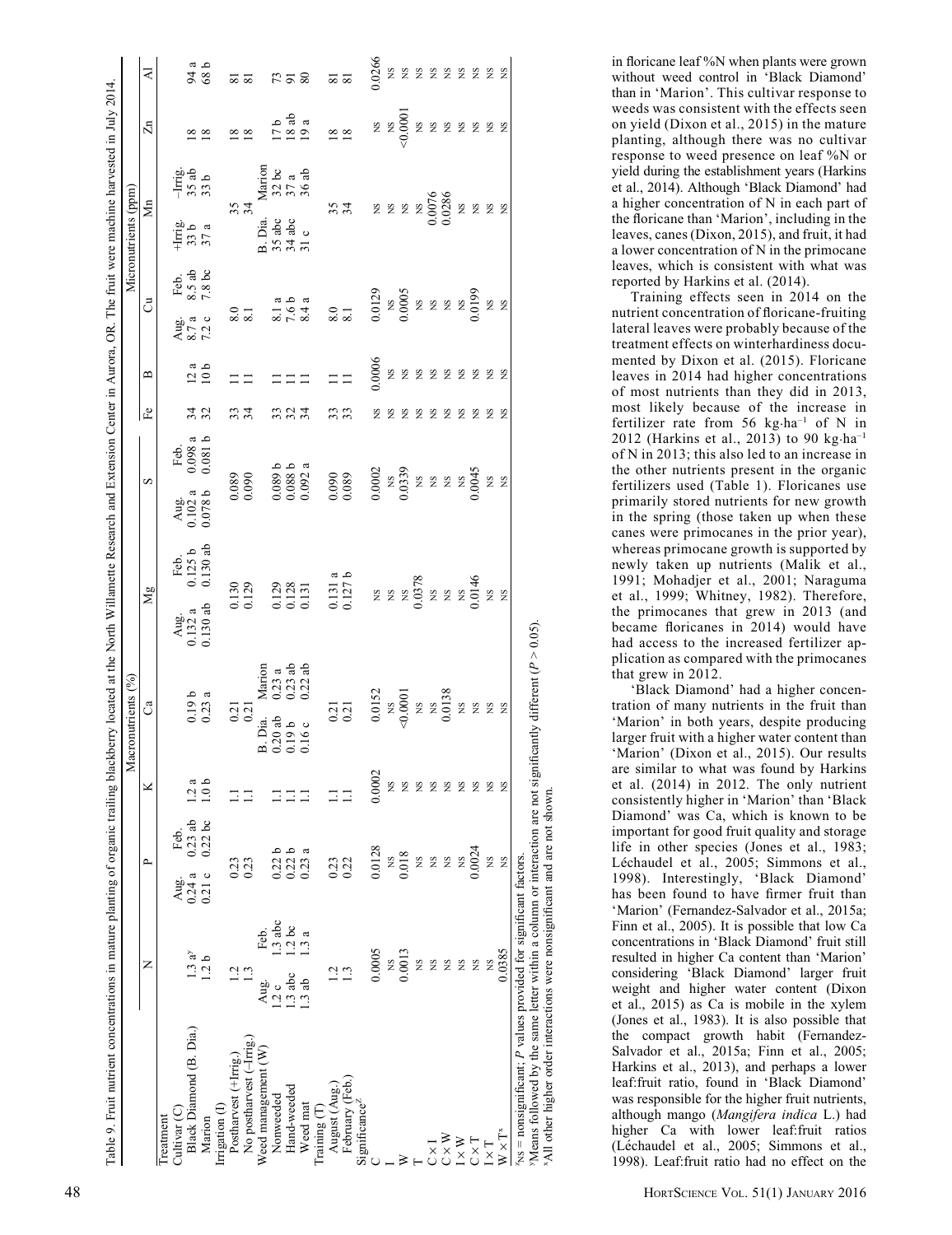

Fig. 4. Effects of irrigation strategy and training time on fruit potassium concentration in 2013 ( $P = 0.047$ ) in mature organic 'Black Diamond' and 'Marion' trailing blackberry grown at the North Willamette Research and Extension Center in Aurora, OR. Mean ± SE; means followed by the same letter within the interaction presented are not significantly different  $(P > 0.05)$ .

accumulation of cations in grape (Vitis vinifera L.) (Etchebarne et al., 2010).

#### Conclusions

Plant and soil nutrient levels were affected by the treatments studied. Although the cultivars had limited effects on soil nutrients, they differed in the concentration of many nutrients in the plant tissues studied. 'Black Diamond' had higher concentrations of some nutrients in floricane tissues than in primocane leaves, including N and P. Since the sufficiency standards (Hart et al., 2006) were developed primarily with data from 'Marion', they may need to be adjusted for other cultivars, including Black Diamond. Withholding irrigation after harvest affected most soil nutrients, although effects on plant tissue nutrients were limited. Since the impact of postharvest irrigation on plant growth and yield were also limited after 3 years (Dixon et al., 2015), deficit irrigation seems to be an effective strategy for water conservation. Organic matter, pH, NH4-N, K, Ca, Mg, S, Cu, Mn, and Zn were all higher in soil under weed mat than in handweeded plots, as were nutrient concentrations in many plant parts. These results combined with the increased plant growth, yield, and profit (Dixon et al., 2015; Dixon and Strik, 2015; Harkins et al., 2013) gained from using weed mat rather than hand-weeding or no weeding indicate that weed mat is a very effective management tool in this organic system. The effects of primocane training time were variable. Training primocanes in August increased the concentration of some nutrients in the aboveground plant, but August training is not recommended in 'Marion' because of the greater risk of cold damage in winter (Dixon et al., 2015). Although our study provides information on the impact of

these organic production systems on aboveground nutrient concentration, further study is needed to assess treatment effects on blackberry crowns and roots as they comprise a significant portion of the plant and root and crown storage could impact nutrient concentrations in aboveground plant parts.

#### Literature Cited

- Bell, N., E. Nelson, B. Strik, and L. Martin. 1992. Assessment of winter injury to berry crops in Oregon, 1991. Agr. Expt. Sta. Spec. Rpt. 902, Oregon State Univ.
- Bell, N.C., B.C. Strik, and L.W. Martin. 1995. Effect of primocane suppression date on 'Marion' trailing blackberry. I. Yield components. J. Amer. Soc. Hort. Sci. 120:21–24.
- Dahnke, W.C. 1990. Testing soils for available nitrogen, p. 120–140. In: R.L. Westerman (ed.). Soil testing and plant analysis. Soil Sci. Soc. Amer. Book Series 3. SSSA, Madison, WI.
- Dixon, E.K. 2015. Weed management, training, and irrigation practices for organic production of trailing blackberry: Plant growth, yield, and nutrients. MS thesis, Ore. St. Univ., Corvallis, OR. 15 Oct. 2015. < http://ir.library.oregonstate. edu/xmlui/handle/1957/57654>.
- Dixon, E.K. and B.C. Strik. 2015. Weed control increases growth, cumulative yield, and economic returns of machine-harvested organic trailing blackberry. Acta Hort. In press.
- Dixon, E.K., B.C. Strik, L.R. Valenzuela-Estrada, and D.R. Bryla. 2015. Weed management, training, and irrigation practices for organic production of trailing blackberry: I. Mature plant growth and fruit production. HortScience 50:1165–1177.
- Etchebarne, F., H. Ojeda, and J.J. Hunter. 2010. Leaf:fruit ratio and vine water status effects on Grenache Noir (Vitis vinifera L.) berry composition: Water, sugar, organic acids and cations. S. Afr. J. Enol. Viticult. 31:106–115.
- Fernandez-Salvador, J., B.C. Strik, and D.R. Bryla. 2015a. Liquid corn and fish fertilizers are good options for fertigation in blackberry cultivars grown in an organic production system. HortScience 50:225–233.
- Fernandez-Salvador, J., B.C. Strik, Y. Zhao, and C.E. Finn. 2015b. Trailing blackberry genotypes differ in yield and postharvest fruit quality during establishment in an organic production system. HortScience 50: 240–246.
- Finn, C.E., B.M. Yorgey, B.C. Strik, H.K. Hall, R.R. Martin, and M. Qian. 2005. 'Black Diamond' thornless trailing blackberry. HortScience 40: 2175–2178.
- Gavlak, R.G., D.A. Horneck, and R.O. Miller. 1994. Soil and plant tissue reference methods for the western region. Univ. Alaska Western Reg. Publ. 125.
- Harkins, R.H. 2013. Weed, water, and nutrient management practices for organic blackberry production. MS thesis, Ore. St. Univ., Corvallis, OR. 15 July 2013. <http://ir.library.oregonstate. edu/xmlui/bitstream/handle/1957/40102/ HarkinsReneeH2013.pdf?sequence=1>.
- Harkins, R.H., B.C. Strik, and D.R. Bryla. 2013. Weed management practices for organic production of trailing blackberry: I. Plant growth and early fruit production. Hort-Science 48:1139–1144.
- Harkins, R.H., B.C. Strik, and D.R. Bryla. 2014. Weed management practices for organic production of trailing blackberry: II. Accumulation and loss of biomass and nutrients. HortScience 49:35–43.
- Hart, J., B. Strik, and H. Rempel. 2006. Caneberries. Nutrient management guide. Ore. State Univ. Ext. Serv., EM8903-E, Corvallis, OR.
- Jones, H.G., K.H. Higgs, and T.J. Samuelson. 1983. Calcium uptake by developing apple fruits. I. Seasonal changes in calcium content of fruits. J. Hort. Sci. 58:173–182.
- Kuepper, G.L., H. Born, and J. Bachmann. 2003. Organic culture of bramble fruits. Horticultural production guide. Appropriate Technol. Transfer Rural Areas, IP022, Butte, MT. 15 Apr. 2015. <https://attra.ncat.org/attra-pub/summaries/ summary.php?pub=15>.
- Larco, H., B.C. Strik, D.R. Bryla, and D.M. Sullivan. 2013. Mulch and fertilizer management practices for organic production of highbush blueberry. II. Impact on plant and soil nutrients during establishment. HortScience 48:1484– 1495.
- Léchaudel, M., J. Joas, Y. Caro, M. Génard, and M. Jannoyer. 2005. Leaf:fruit ratio and irrigation supply affect seasonal changes in minerals, organic acids and sugars of mango fruit. J. Sci. Food Agr. 85:251–260.
- Makus, D.J. 2011. Use of synthetic ground covers to control weeds in blackberries. Intl. J. Fruit Sci. 11:286–298.
- Malik, H., D.D. Archbold, and C.T. MacKown. 1991. Nitrogen partitioning by 'Chester Thornless' blackberry in pot culture. HortScience 26:1492–1494.
- McLean, E.O. 1982. Soil pH and lime requirement, p. 199–223. In: A.L. Page (ed.). Methods of soil analysis, Part 2. Agronomy monograph 9. 2nd ed. ASA and SSSA, Madison, WI.
- Mehlich, A. 1984. Mehlich-3 soil test extractant: A modification of Mehlich-2 extractant. Commun. Soil Sci. Plant Anal. 15:1409–1416.
- Meyers, S.L., K.M. Jennings, D.W. Monks, and W.E. Mitchem. 2014. Effect of weed-free strip width on newly established 'Navaho' blackberry growth, yield, and fruit quality. Weed Technol. 28:426–431.
- Mohadjer, P., B.C. Strik, B.J. Zebarth, and T.L. Righetti. 2001. Nitrogen uptake, partitioning and remobilization in 'Kotata' blackberry in alternate-year production. J. Hort. Sci. Biotechnol. 76:700–708.